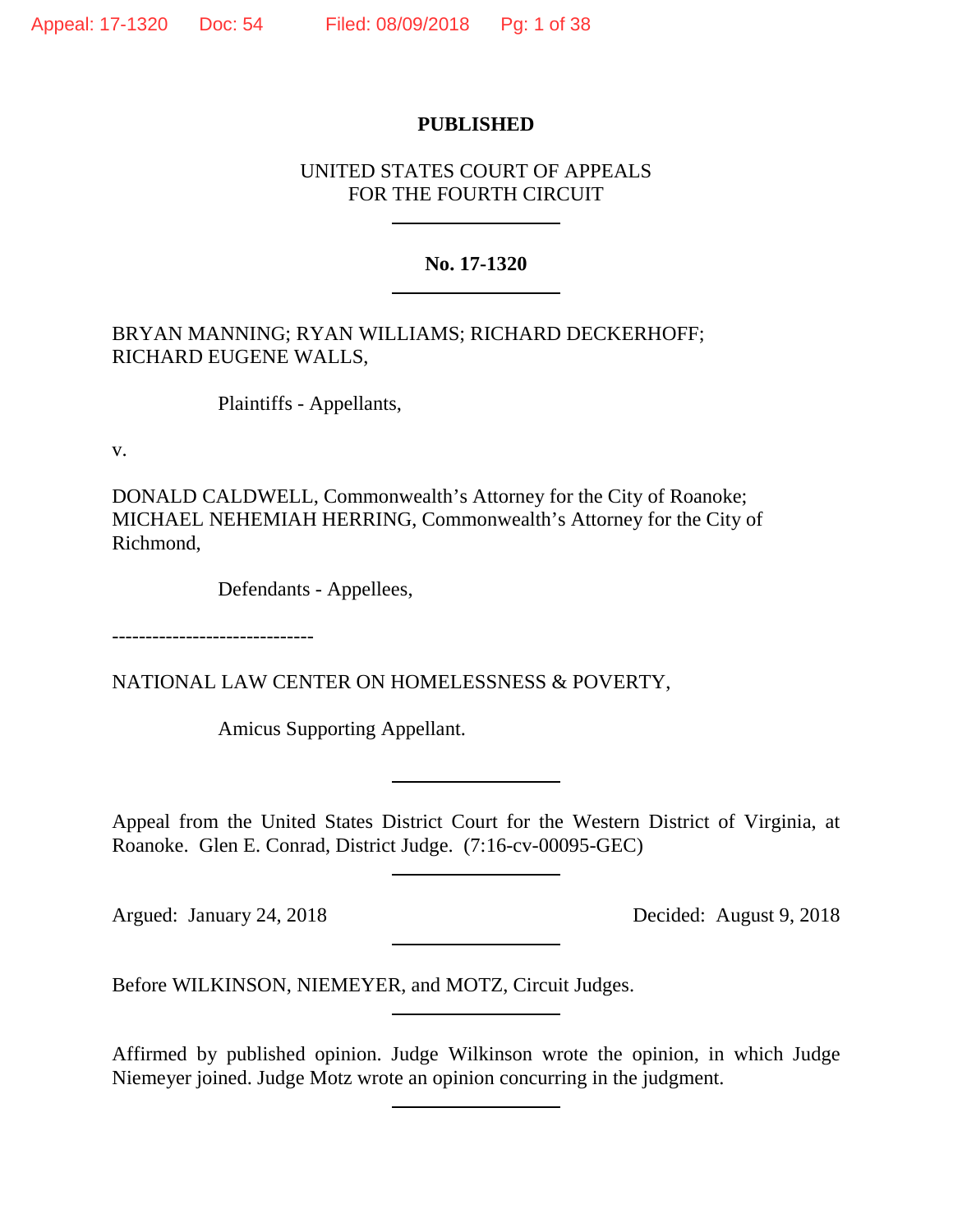**ARGUED:** Jonathan Lee Marcus, SKADDEN, ARPS, SLATE, MEAGHER & FLOM, LLP, Washington, D.C., for Appellants. Trevor Stephen Cox, OFFICE OF THE ATTORNEY GENERAL OF VIRGINIA, Richmond, Virginia, for Appellees. **ON BRIEF:** Mark D. Young, Maureen A. Donley, Donald P. Salzman, Theodore M. Kneller, Shekida A. Smith, Daniel B. O'Connell, SKADDEN, ARPS, SLATE, MEAGHER, & FLOM, LLP, Washington, D.C.; Mary Frances Charlton, Angela Ciolfi, Elaine Poon, LEGAL AID JUSTICE CENTER, Charlottesville, Virginia, for Appellants. Mark R. Herring, Attorney General, Matthew R. McGuire, Assistant Solictor General, OFFICE OF THE ATTORNEY GENERAL OF VIRGINIA, Richmond, Virginia, for Appellees. Eric S. Tars, NATIONAL LAW CENTER ON HOMELESSNESS & POVERTY, Washington, D.C.; Richard P. Bress, Andrew D. Prins, George C. Chipev, Ryan C. Grover, LATHAM & WATKINS LLP, Washington, D.C., for Amicus Curiae.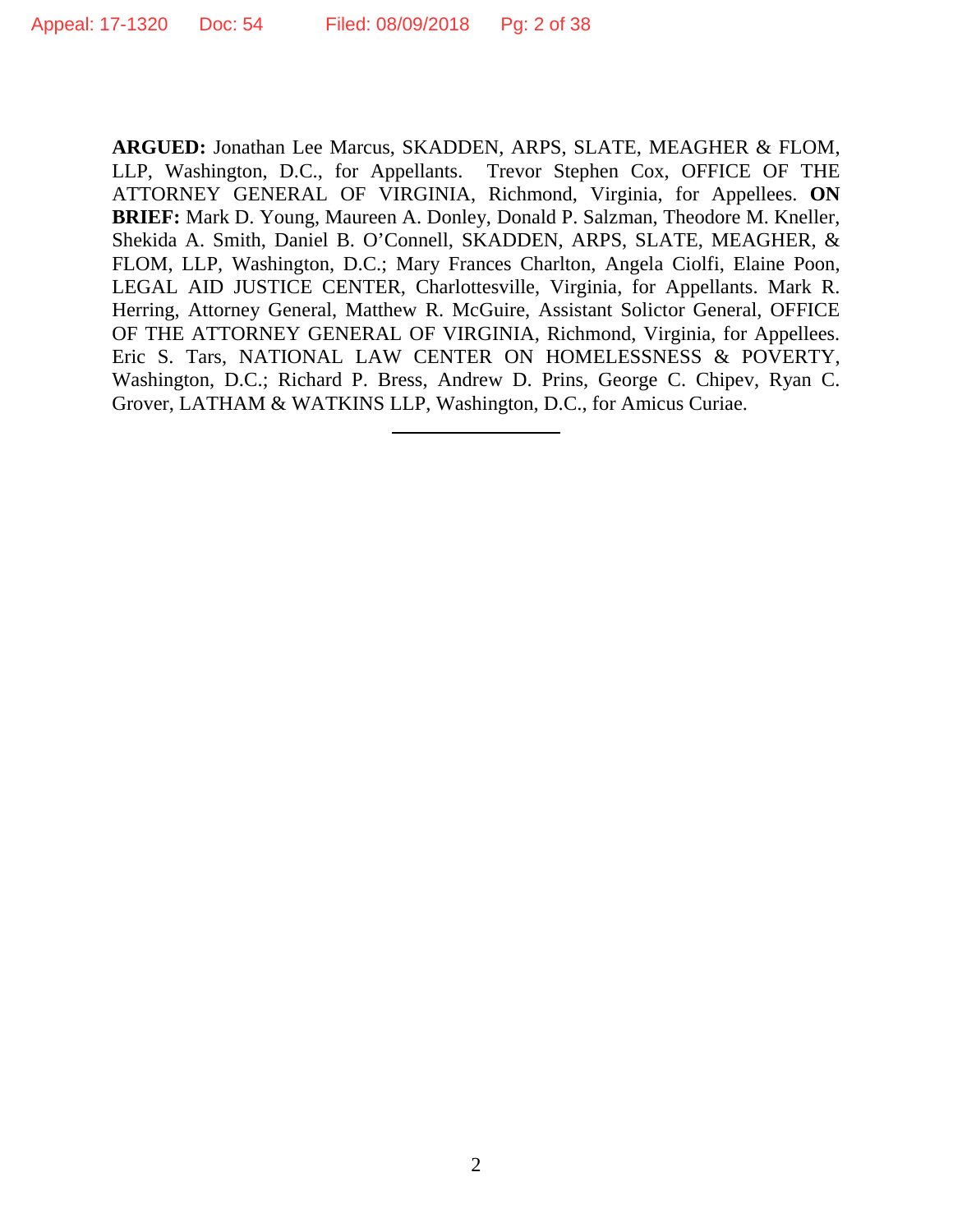WILKINSON, Circuit Judge:

Virginia law criminalizes the possession, purchase, or consumption of alcohol by someone who has been interdicted by a Virginia court. Interdiction is a civil order designating that a person is a "habitual drunkard" or has been convicted of driving while intoxicated. In this case, a group of homeless people suffering from alcoholism challenged the constitutionality of Virginia's interdiction statute under the Eighth Amendment's prohibition on criminalizing status, and the Fourteenth Amendment's guarantee of Due Process and Equal Protection. The district court dismissed the suit, concluding that the statutory scheme criminalizes acts rather than status, affords adequate process, and implicates no suspect class. We agree with appellants that states must tread carefully to avoid criminalizing status. But for the reasons that follow, we affirm.

I.

Virginia regulates the consumption, purchase, manufacture, and sale of alcohol through a series of interconnecting provisions found in Title 4.1 of the Virginia Code.

Under § 4.1-333, a Virginia court may, "after a hearing upon due notice," issue a civil interdiction order to any person who "has been convicted of driving any automobile, truck, motorcycle, engine or train while intoxicated or has shown himself to be an habitual drunkard."

An interdicted person is subject to several restrictions on his conduct. Section 4.1- 322 makes it a Class 1 misdemeanor for an interdicted person to "possess any alcoholic beverages" or to "be drunk in public" in violation of another statutory provision. Section 4.1-305 similarly makes it a Class 1 misdemeanor for an interdicted person (or someone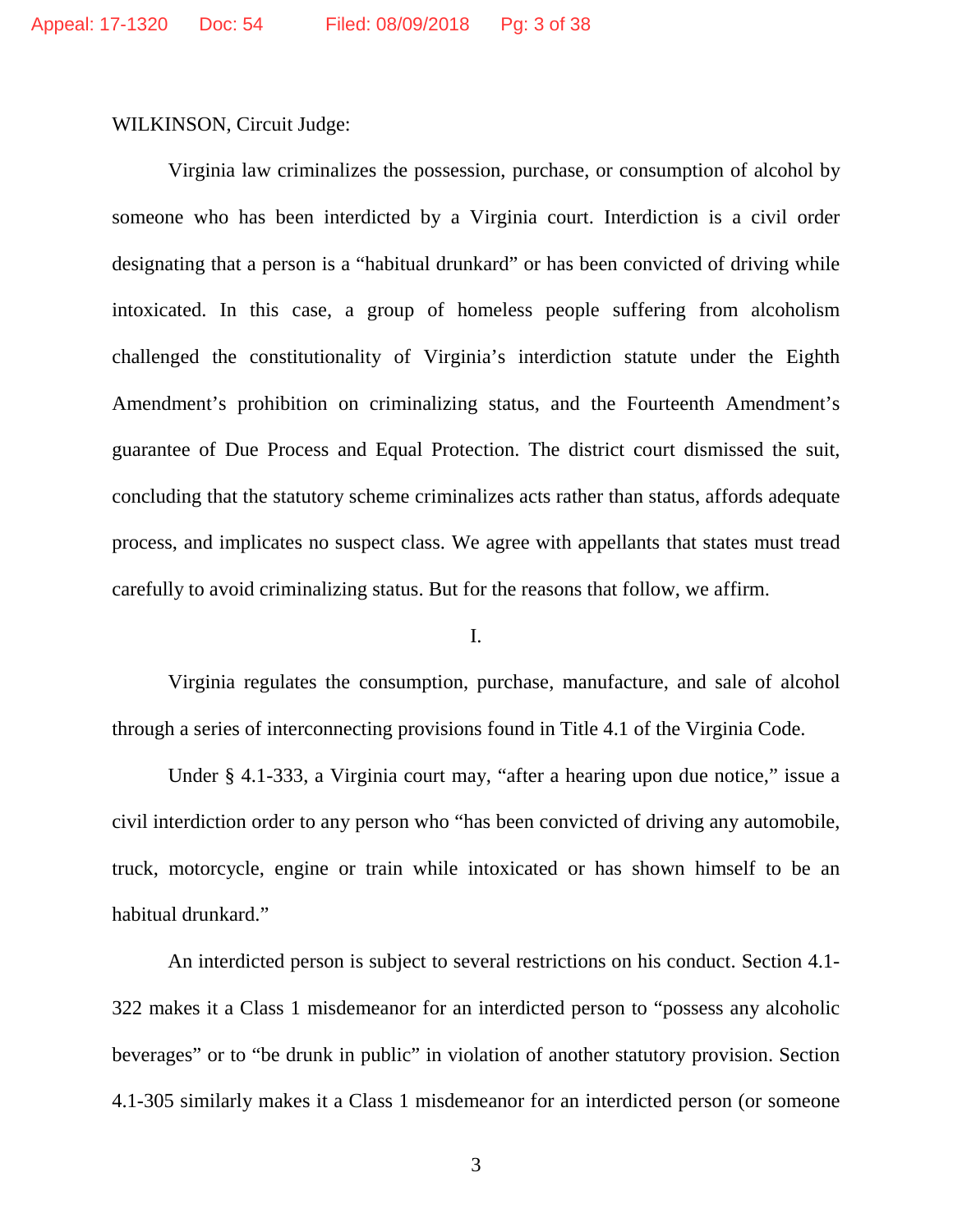under 21 years of age) to "consume, purchase or possess, or attempt to consume, purchase or possess, any alcoholic beverage," except in certain statutorily exempt circumstances such as the use of medicines containing alcohol.

In Virginia, a Class 1 misdemeanor is punishable by "confinement in jail for not more than twelve months and a fine of not more than \$2,500, either or both." Va. Code Ann. § 18.2-11 (2014). Any defendant charged with a Class 1 misdemeanor must be informed of his right to counsel, and "shall be allowed a reasonable opportunity to employ counsel," or, if indigent, to obtain court-appointed counsel. Va. Code Ann. §§ 19.2-157, 19.2-159 (2015).

Appellants are four homeless men who were interdicted and later prosecuted for using or possessing alcohol. Bryan Manning was interdicted on October 5, 2010, in the Circuit Court for the City of Roanoke. Ryan Williams was interdicted on February 7, 2012, in the Circuit Court for the City of Roanoke. Richard Deckerhoff was interdicted on August 21, 2009, in the Circuit Court for the City of Petersburg. And Richard Eugene Walls was interdicted on June 12, 2012, in the Circuit Court for the City of Richmond. Each has been prosecuted at least eleven times for violating the alcohol restrictions resulting from his interdiction order.

Appellants filed suit in the United States District Court for the Western District of Virginia. The complaint, brought on behalf of a putative class of "all persons in Virginia who are homeless and who suffer from alcoholism," sought declaratory and injunctive relief against Roanoke Commonwealth's Attorney Donald Caldwell, Richmond Commonwealth's Attorney Michael Herring, and "all Virginia Commonwealth's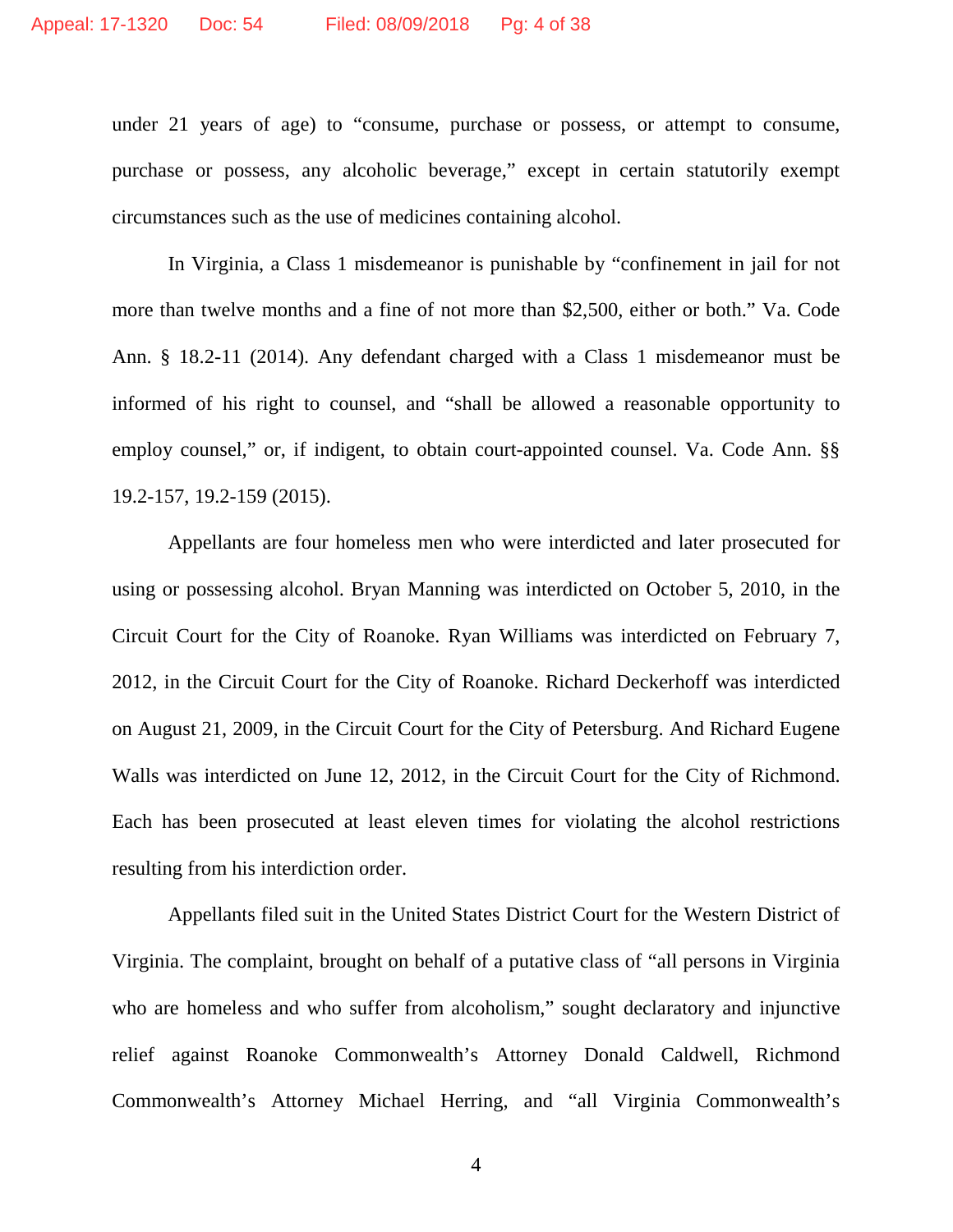Attorneys with the authority to enforce the Interdiction Statute against homeless individuals suffering from alcoholism." J.A. 28, 30. It alleged that Virginia Code §§ 4.1- 333, 4.1-305, and 4.1-322 imposed cruel and unusual punishment by criminalizing the status of alcohol addiction; deprived plaintiffs of Due Process by converting the first step of a criminal proceeding into a civil proceeding; and violated Equal Protection by treating homeless alcoholics differently from non-homeless alcoholics.

The district court dismissed the suit for failure to state a claim. With regard to the Eighth Amendment challenge, the court concluded that possession or consumption of alcohol "is an act, regardless of whether that possession or consumption is in public or in the confines of [one's] own home," and therefore the statute's application to plaintiffs did not criminalize their status. J.A. 83. As to the Due Process claim, the court was "not convinced that plaintiffs have pled facts demonstrating that the civil interdiction hearings deprive them of their physical liberty," and therefore found no constitutional defect in the process afforded by the statute. *Id*. at 85. Finally, with regard to the Equal Protection claim, the court found no discriminatory intent, no fundamental right, and no protected class to outweigh the Commonwealth's legitimate interest in discouraging alcohol abuse.

This appeal followed. We review de novo a district court's grant of a motion to dismiss. *E.I. du Pont de Nemours & Co. v. Kolon Indus., Inc.*, 637 F.3d 435, 440 (4th Cir. 2011).

II.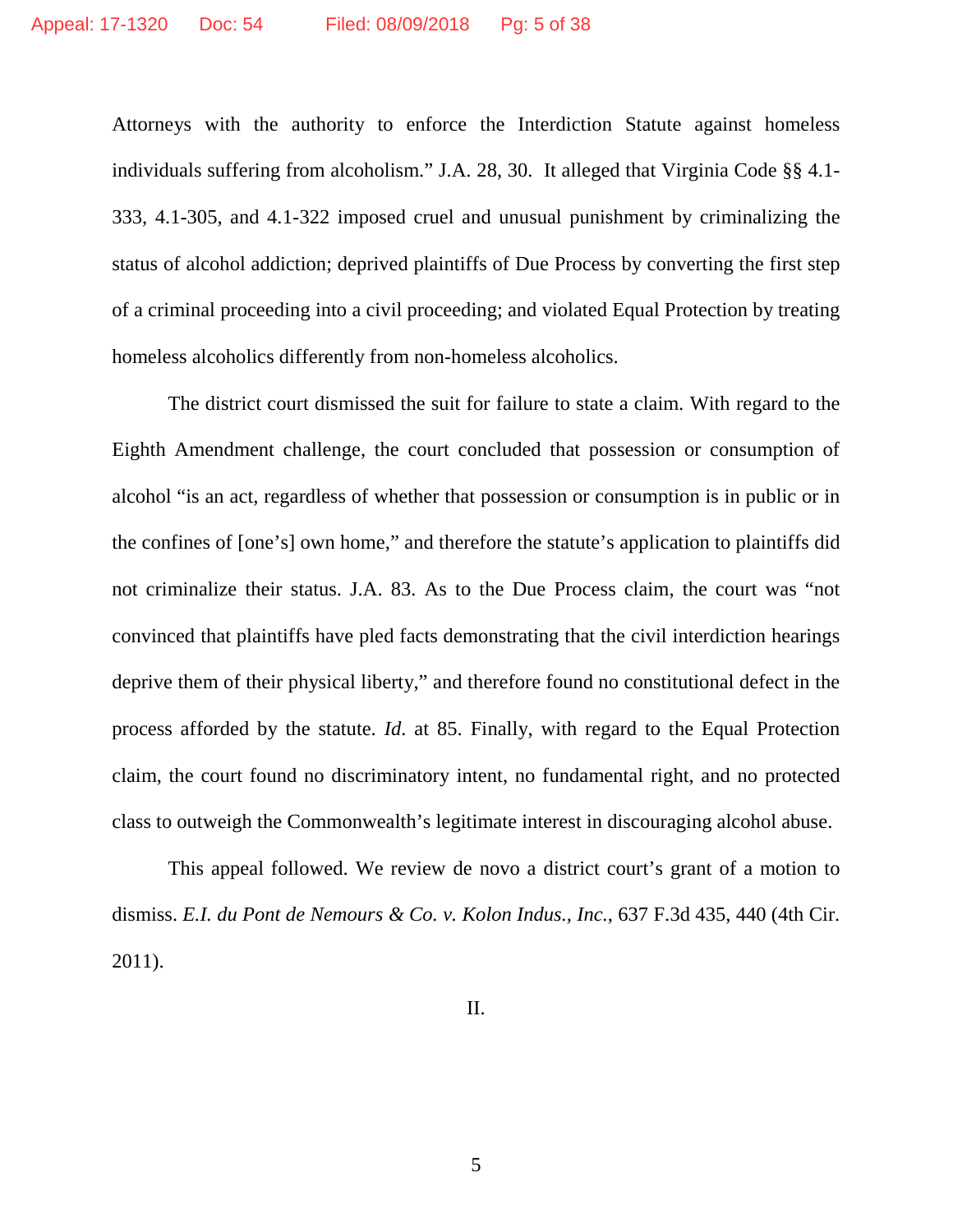We first consider whether Virginia's interdiction statute, § 4.1-333, qualifies as cruel and unusual punishment because it criminalizes appellants' status as homeless alcoholics in violation of *Robinson v. California*, 370 U.S. 660 (1962).

The Eighth Amendment states that "[e]xcessive bail shall not be required, nor excessive fines imposed, nor cruel and unusual punishments inflicted." U.S. Const. Amend. VIII. In addition to "limit[ing] the kinds of punishment that can be imposed on those convicted of crimes," and "proscrib[ing] punishment grossly disproportionate to the severity of the crime," the Eighth Amendment also "imposes substantive limits on what can be made criminal and punished as such." *Ingraham v. Wright,* 430 U.S. 651, 667 (1977).

In *Robinson v. California*, the Supreme Court recognized one such substantive limit by holding that states could not declare someone a criminal simply on account of his status. 370 U.S. at 666-67 (1962). The Court was considering a California law that made it a misdemeanor "to be addicted to the use of narcotics." *Id*. at 660 (citing Cal. Health and Safety Code § 11721). The statute did not require proof that an alleged drug addict had actually used or possessed drugs, but only that he was in fact a drug addict. Because a "person may be continuously guilty of this offense, whether or not he has ever used or possessed any narcotics within the State, and whether or not he has been guilty of any antisocial behavior there," the Court invalidated the California law as cruel and unusual punishment. *Id*. at 666.

The *Robinson* court was careful to note that the "broad power of the State to regulate the narcotic drugs traffic within its borders" was not at issue. *Id*. at 664. Indeed,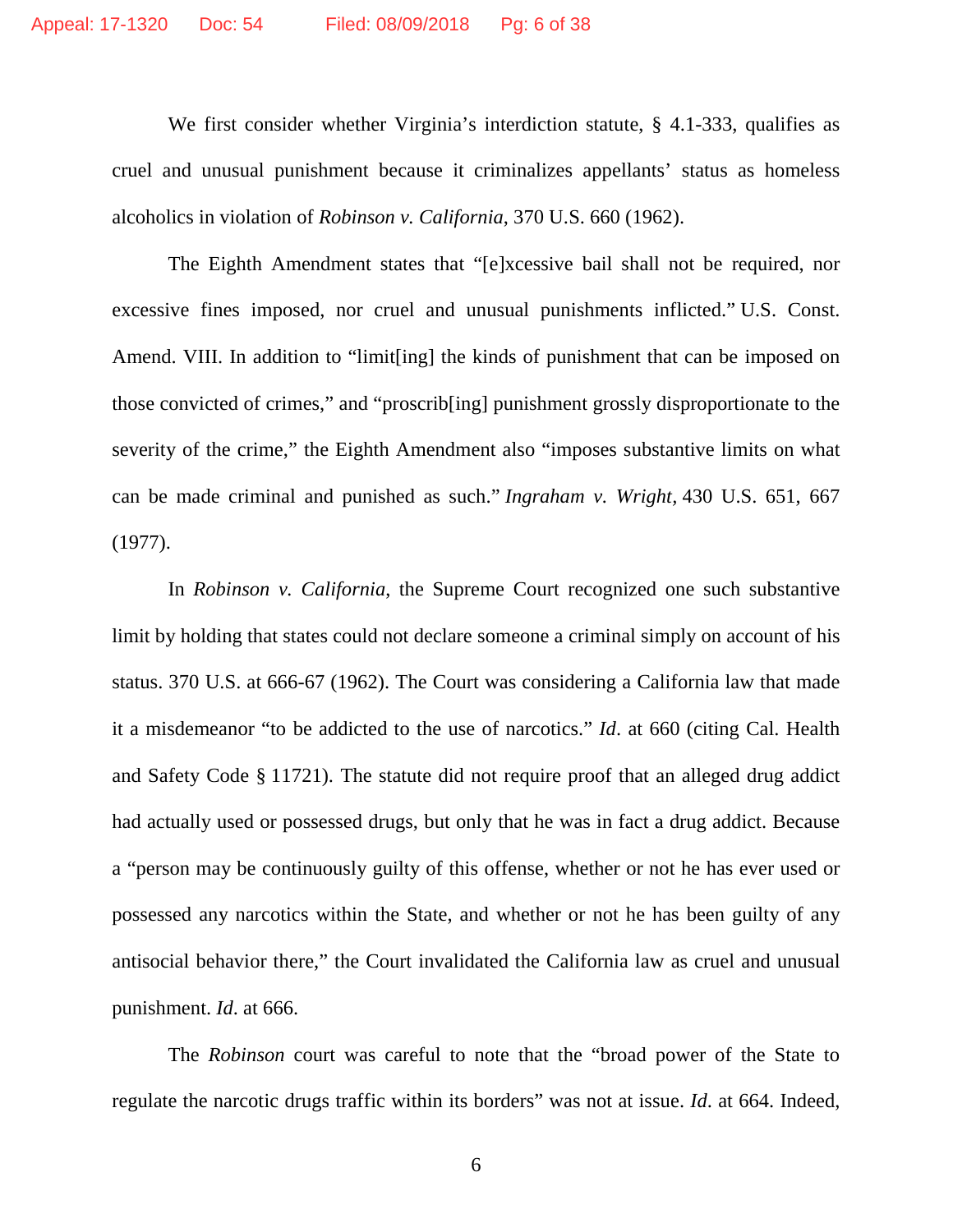a "State might impose criminal sanctions, for example, against the unauthorized manufacture, prescription, sale, purchase, or possession of narcotics" because those things constitute punishable conduct, not status. *Id*. The Court in *Robinson* thus considered and rejected the possibility that its holding could be read to prevent states from criminalizing the "purchase, sale, or possession" of contraband. Because the holding of *Robinson* is so emphatic on this point, it is worth quoting the relevant paragraph in full:

The broad power of the state to regulate the narcotic drug traffic within its borders is not here in issue. More than forty years ago, this Court explicitly recognized the validity of that power: There can be no question of the authority of the state in the exercise of its police power to regulate the administration, sale, prescription and use of dangerous and habitforming drugs. The right to exercise this power is so manifest in the interest of the public health and welfare, that it is unnecessary to enter upon a discussion of it beyond saying that it is too firmly established to be successfully called in question.

*Id.* at 664 (quotations and alterations omitted).

The Supreme Court revisited the distinction between conduct and status in *Powell v. Texas*, 392 U.S. 514, 514 (1968). In that case, an alcoholic challenged the constitutionality of a Texas law prohibiting public drunkenness on the ground that his status as an addict compelled him to violate the statute. In a divided opinion, the Supreme Court upheld the Texas law. *Id*. A four-justice plurality found that it was not the lack of volition on the part of the offender, but the lack of any conduct whatsoever, that had created a constitutional infirmity in *Robinson*, and that no such defect existed in the Texas law. *Id*. at 533 ("[C]riminal penalties may be inflicted only if the accused has committed some act, has engaged in some behavior, which society has an interest in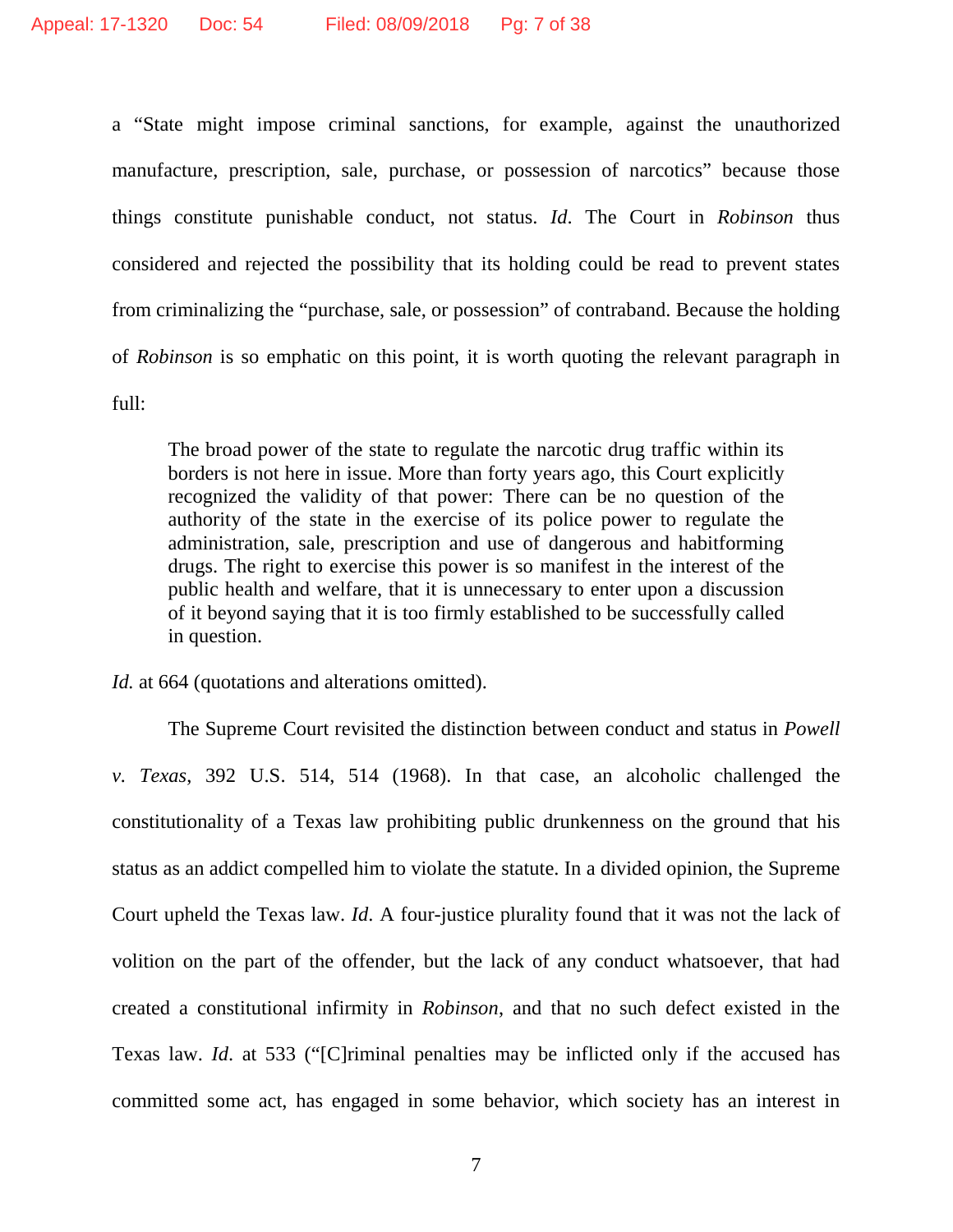preventing, or perhaps in historical common law terms, has committed some *actus reus*.").

Justice White, who cast the decisive fifth vote, wanted to leave open the question of whether conduct compelled by addiction might be protected under *Robinson*. But because Powell "made no showing that he was unable to stay off the streets on the night in question," Justice White voted to uphold the conviction on the ground that Powell's behavior involved a volitional act. *Id*. at 553-54. Justice White wrote that it was "unnecessary to pursue at this point the further definition of the circumstances or the state of intoxication which might bar conviction of a chronic alcoholic for being drunk in a public place." *Id*. at 553.

Appellants argue that Justice White's opinion in *Powell* requires this court to hold that Virginia's statutory scheme imposes cruel and unusual punishment because it criminalizes their status as homeless alcoholics. Specifically, appellants contend that because they face an irresistible compulsion to drink, they had no choice but to yield to their compulsion and consume alcohol in violation of the law. But that is not *Powell*'s holding. As Judge Wilkey wrote more than forty-five years ago, "the interpretation that *Robinson* held that it was not criminal to give in to the irresistible compulsion of a 'disease[]' weaves in and out of the *Powell* opinions, but there [was] definitely no Supreme Court holding to this effect." *Moore v. United States*, 486 F.2d 1139, 1150 (D.C. Cir. 1973) (en banc) (plurality opinion). Indeed, Justice White himself nowhere suggested that *Powell* provided the occasion for a broad holding of any nature, much less a platform for a declaration that *Robinson* was no longer good law or had been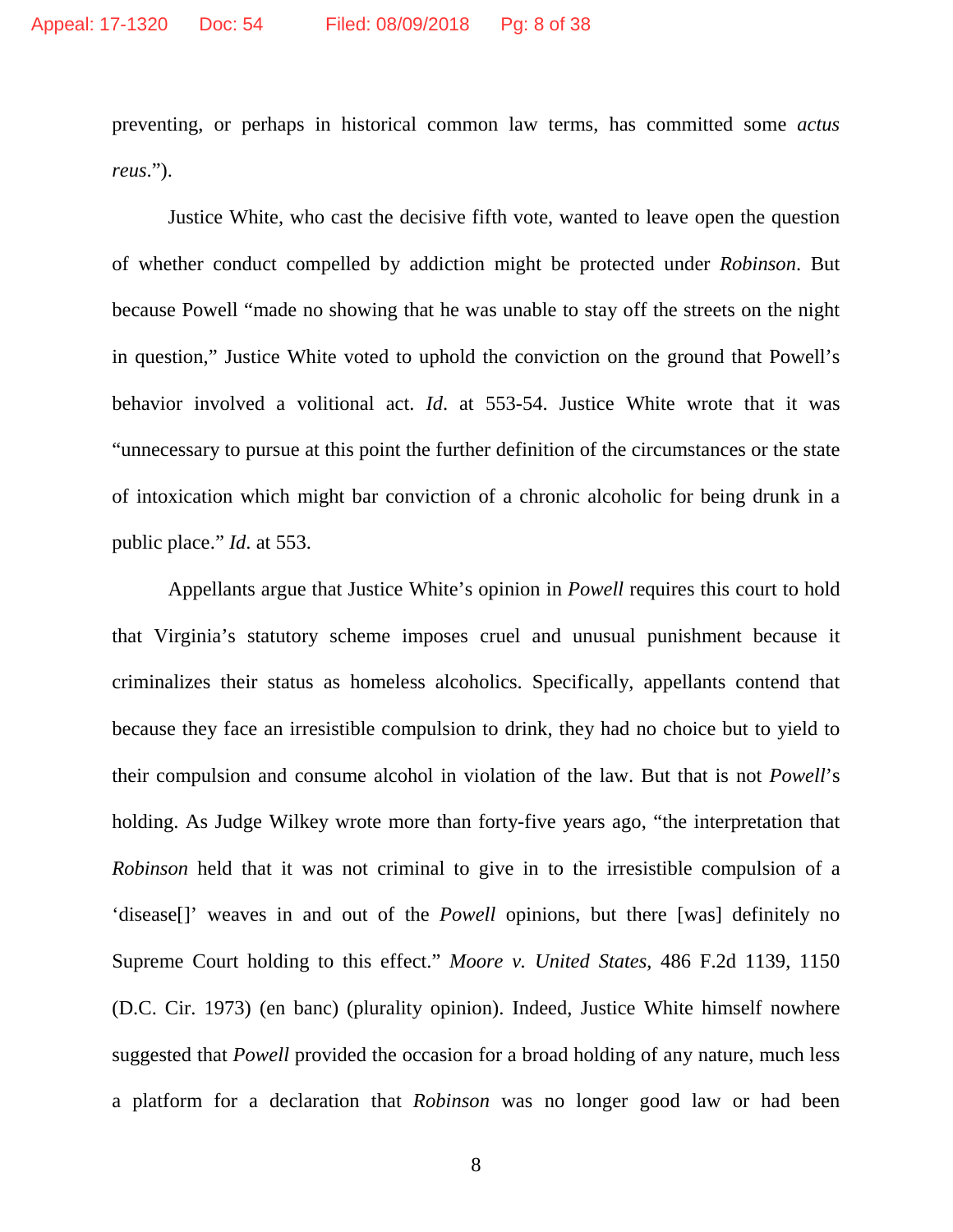overturned. *Powell*, 392 U.S. at 553 (White, J. concurring in the result) ("For the purposes of this case, it is necessary to say only that Powell . . . made no showing that he was unable to stay off the streets on the night in question."). The dissenters in *Powell* in fact sought an extension of *Robinson* along the lines of what our colleague advocates today, *id.* at 567 (Fortas, J. dissenting, joined by Douglas, Brennan, Stewart, JJ.), but Justice White did not join them.

In fact, in the fifty years since the Supreme Court decided *Powell*, there has been a large chorus of circuit opinions—including in this court, *Fisher v. Coleman*, 639 F.2d 191 (4th Cir. 1981)—upholding state laws criminalizing acts that were allegedly compelled. For instance, the Seventh Circuit held that an alcoholic who violated the terms of his parole by consuming alcohol "was not punished for his status as an alcoholic but for his conduct. Therefore, his claim for cruel and unusual punishment fails." *United States v. Stenson*, 475 Fed.Appx 630, 631 (7th Cir. 2012) ("Under *Powell,* punishment for unlawful conduct resulting from alcoholism is permissible."); *see also Joshua v. Adams*, 231 Fed.Appx. 592, 594 (9th Cir. 2007) ("Joshua also contends that the state court ignored his mental illness [schizophrenia], which rendered him unable to control his behavior, and his sentence was actually a penalty for his illness. . . . This contention is without merit because, in contrast to *Robinson,* where a statute specifically criminalized addiction, Joshua was convicted of a criminal offense separate and distinct from his "status" as a schizophrenic."); *Joel v. City of Orlando*, 232 F.3d 1353, 1362 (11th Cir. 2000) ("A distinction exists between applying criminal laws to punish conduct, which is constitutionally permissible, and applying them to punish status, which is not."); *United*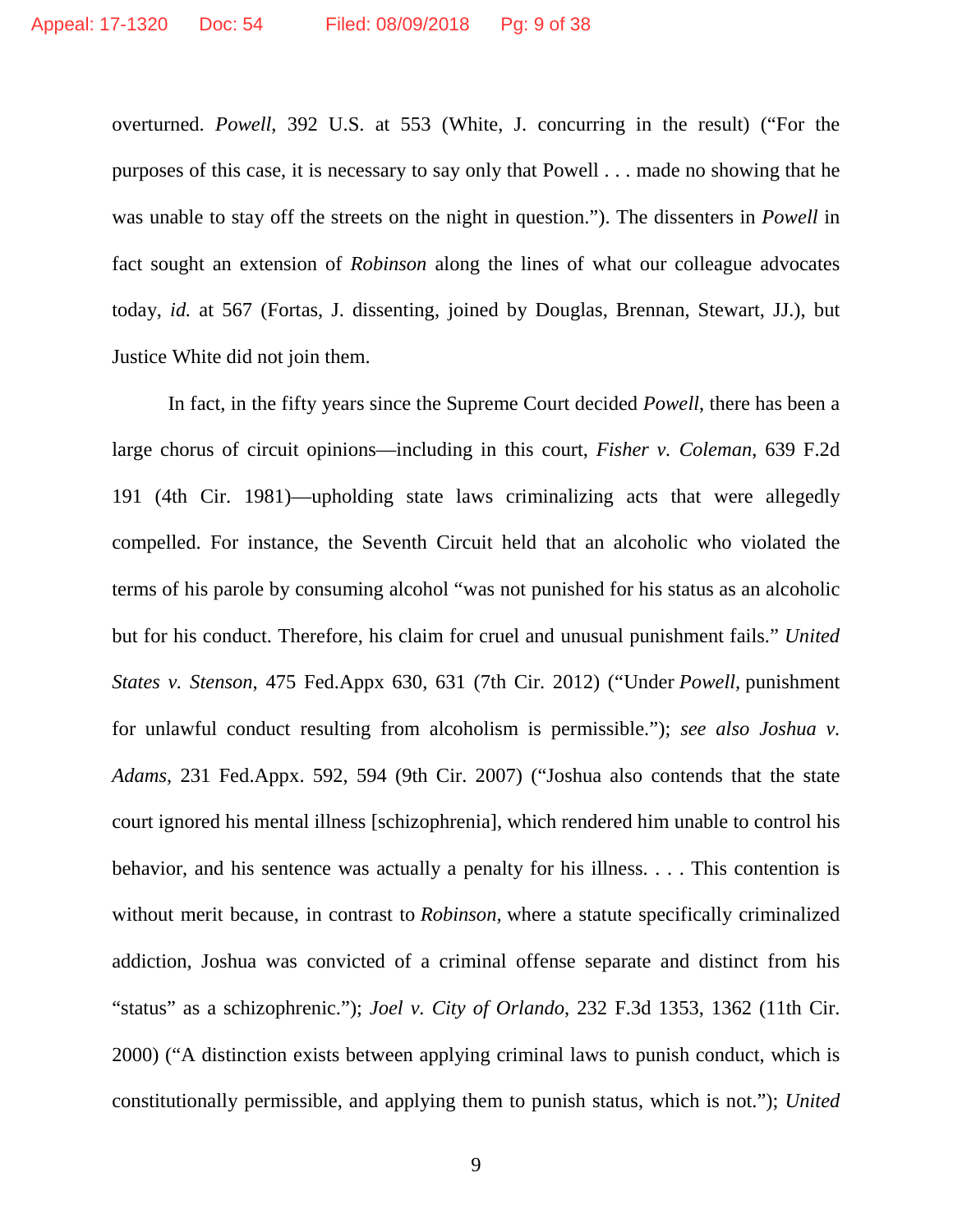*States v. Benefield*, 889 F.2d 1061, 1064 (11th. Cir. 1989) ("The considerations that make any incarceration unconstitutional when a statute punishes a defendant for his status are not applicable when the government seeks to punish a person's actions."). Our concurring colleague chides these decisions upholding the criminalization of various acts for their brevity. *See* Concurring Op. at 30 n.1. But brevity can serve as an indication that courts have simply found the resolution of this issue to be plain and straightforward.

The *Powell* decision, as we earlier noted, was a 4-1-4 decision. In *United States v. Hughes*, decided earlier this year, the Supreme Court found that it was "unnecessary to consider" its holding in *Marks* that the lower federal courts should follow the narrowest rationale for the holding that received five votes. No. 17–155, slip op. at 3, 584 U.S. (2018) (discussing *Marks v. United States*, 430 U.S. 188, 193 (1977)). To the extent that post-*Powell* decisions have relied upon the plurality opinion in *Powell*, they have overextended themselves in doing so. There was no majority holding that nonvolitional conduct could invariably be criminalized. But again, as Judge Wilkey noted, neither was there any holding that *Robinson* or the status-act distinction was overturned. In the absence of such a ruling and any sort of clear signal from the Supreme Court that *Robinson* no longer remains good law, we think ourselves bound to respect that decision until some clearer and more definitive guidance emerges. Those who see in the *Powell*  decision a fulsome embrace or a wholesale repudiation of *Robinson* are simply pushing the matter too far.

What we are left with, then, is simply a matter of fact. And as a matter of fact, for the past fifty years courts have consistently affirmed *Robinson*'s basic holding: although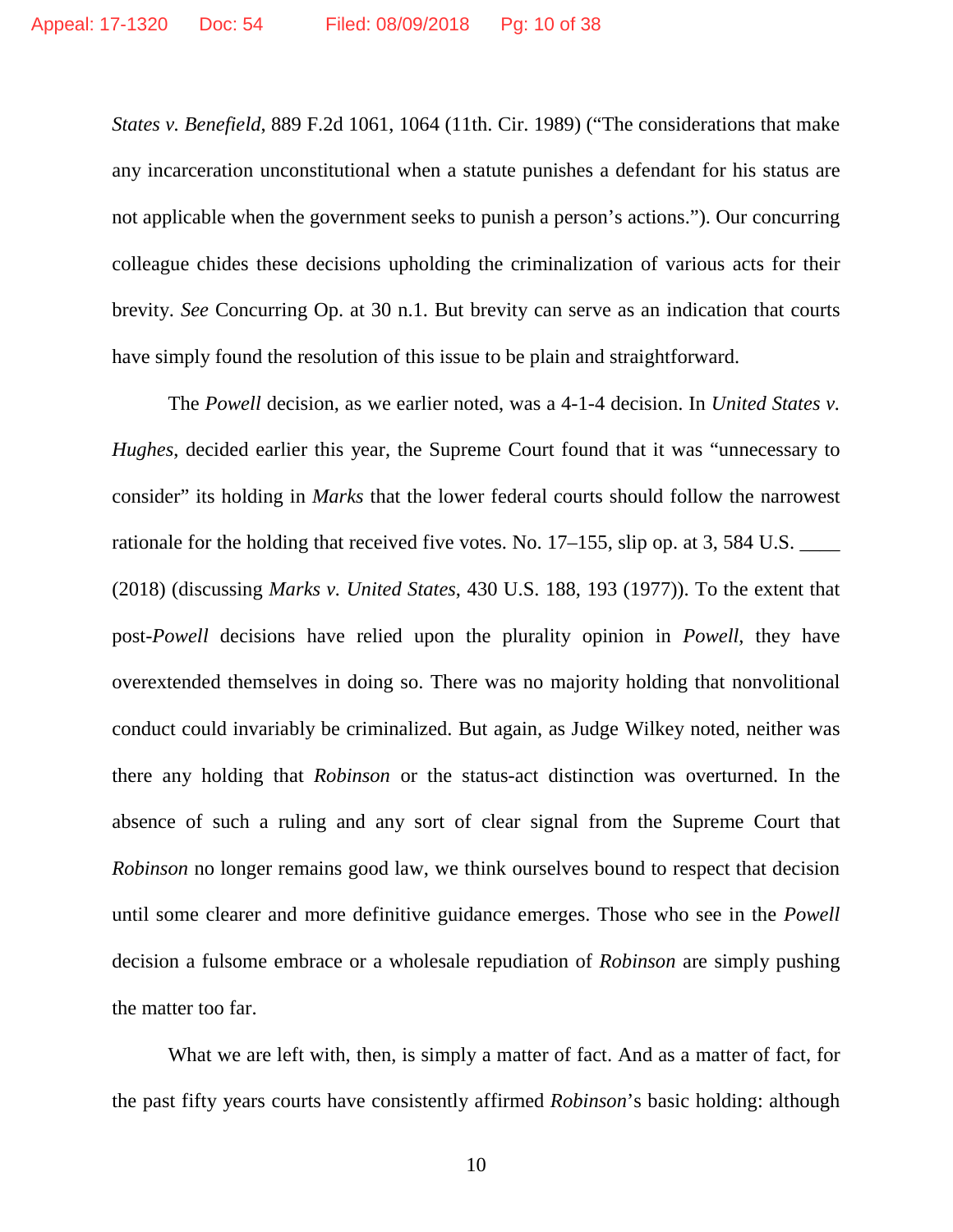states may not criminalize status, they may criminalize actual behavior even when the individual alleges that addiction created a strong urge to engage in a particular act. In doing so, courts have respected the Supreme Court's admonition that *Robinson* not be interpreted to undercut longstanding drug and alcohol laws. *See Robinson*, 370 U.S. at 664 (affirming that states could continue to criminalize the "sale, purchase, or possession of narcotics."). To the extent that these courts have relied upon *Powell* to reach this decision, they have erred in doing so. To the extent, however, that they discerned that *Robinson* had not been overturned, they were not wrong.

In concurrence, our colleague would go beyond both *Robinson* and those portions of Justice White's opinion in *Powell* that were necessary to the result, instead developing a new constitutional rule from those issues that Justice White explicitly deemed "unnecessary to pursue" in the case. *Powell*, 392 U.S. at 553. Under our colleague's new rule, the Eighth Amendment would prevent the criminalization of conduct that is "proximate[ly]" caused by "[non]volitional acts." Concurring Op. at 28. It has been almost 60 years since *Robinson* and 50 years since *Powell* were handed down. If the view of our concurring colleague had been adopted, there would presumably be some evidence during the long stretch of time since *Robinson* that some court had done so. Our colleague, however, is met with a dearth of authority, and she references no other circuit court that agrees with so far-reaching an Eighth Amendment view. The one circuit opinion she does reference was later vacated. *Jones v. City of Los Angeles*, 444. F3d 1118 (9th Cir. 2006), *vacated as moot following settlement*, 505 F.3d 1006 (9th Cir. 2007). *See*  J.A. 78 (citing *Lehr v. City of Sacramento*, 624 F. Supp. 2d 1218, 1225 (2009) ("This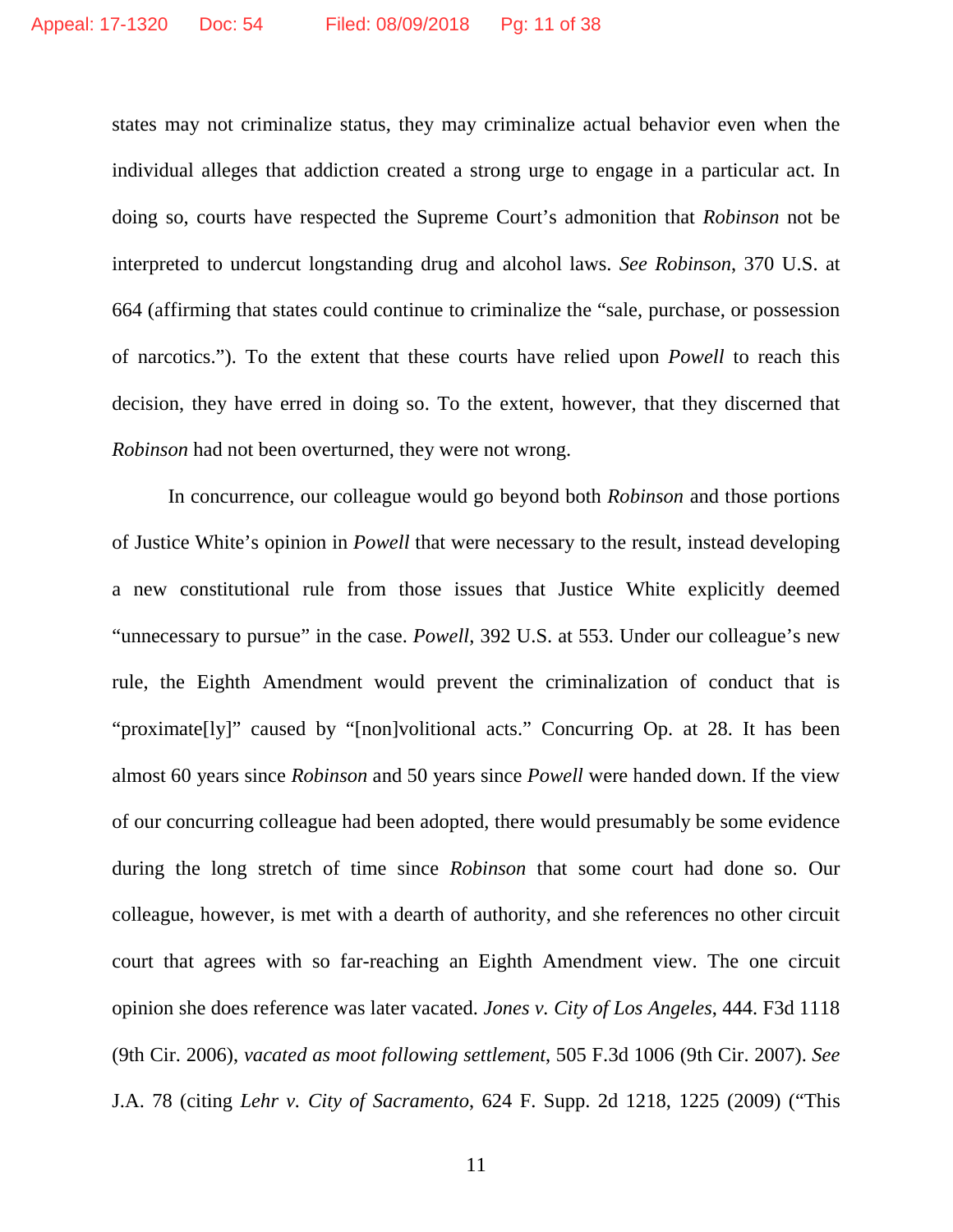Court finds that, though the *Jones* opinion is informative, it is not binding, and the Court will limit the weight given the decision accordingly."); *Anderson v. City of Portland*, No. 08–1447–AA, 2009 WL 2386056, at \*7 (D. Or. July 31, 2009) ("Ultimately, I part company with the reasoning employed by *Jones*.")).

The small smattering of other authority that the concurrence references are not only in a distinct minority, but also deal with a different question from the one presented here, namely the impossibility of controlling a bodily function. *See* Concurring Op. at 30 (citing *Pottinger v. City of Miami*, 810 F. Supp. 1551, 1565 (S.D. Fla. 1992) ("For plaintiffs, resisting the need to eat, sleep or engage in other life-sustaining activities is impossible.")). This is simply different from the concept of compelled behavior that our colleague espouses. So yet again, the question for us is whether we should permit a 4-1-4 opinion that is at most ambiguous to overturn or greatly extend a longstanding and widely recognized Supreme Court opinion that the Court itself has never seen fit to repudiate or otherwise disavow. It is in the end a matter of respecting both the Supreme Court's authority to overturn its own decisions, *see Rodriguez de Quijas v. Shearson/Am. Express, Inc.*, 490 U.S. 477, 484 (1989) ("[T]he Court of Appeals should . . . leav[e] to this Court the prerogative of overruling its own decisions."), and the limits of a circuit court's authority to find circuitous routes around higher controlling precedent.

III.

A.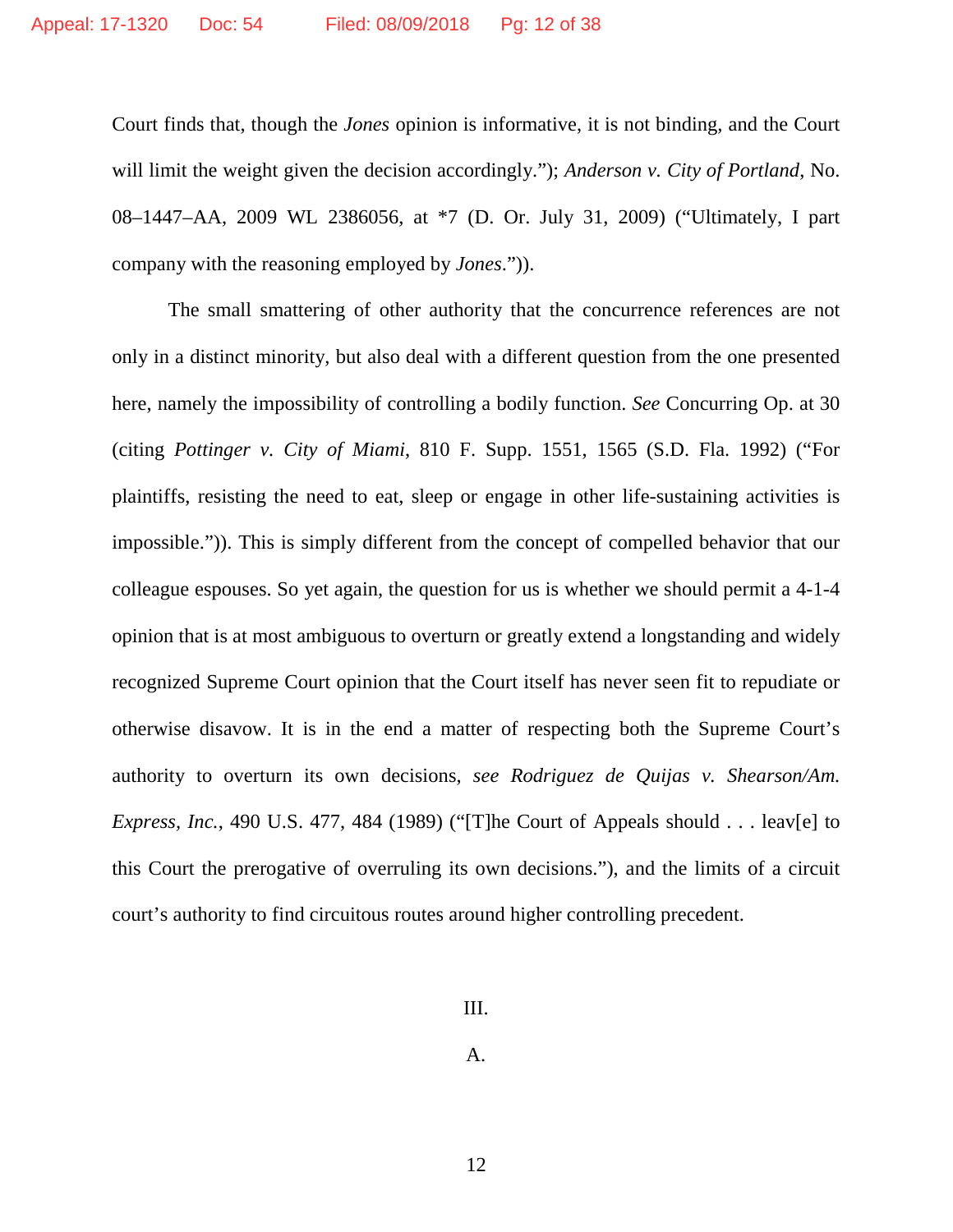Consistent with the above discussion, it is the act of possessing alcohol—not the status of being an alcoholic—that gives rise to criminal sanctions. Virginia has been careful to draft a statutory scheme that falls on the constitutional side of the line drawn in *Robinson*. The interdiction provision set forth in § 4.1-333 is a civil enactment. An interdiction order is not accompanied by imprisonment or a punitive fine. The Eighth Amendment's prohibition on "cruel and unusual punishment" has obvious criminal purposes. A provision that puts a person on notice that *future acts* may result in criminal sanctions does not criminalize status for the simple reason that it does not criminalize anything. It is the *other* Virginia provisions, not § 4.1-333, that impose criminal sanctions.

While criminal prohibitions do come into play in §§ 4.1-322 and 4.1-305, those prohibitions apply only to affirmative acts: to "possess any alcoholic beverages" or to "be drunk in public," and to "consume, purchase or possess, or attempt to consume, purchase or possess, any alcoholic beverage." Appellants were arrested on the basis of committing these acts. That stands in stark contrast to the statute at issue in *Robinson*, under which a defendant could be charged even if he had never "used or possessed narcotics." 370 U.S. at 666.

We emphasize what we hope would be obvious: it would be unlawful for the state to simply round up "undesirable" persons based on their perceived status as addicts or drunkards. *Cf. Papachristou v. City of Jacksonville*, 405 U.S. 156 (1972). It is inimical to personal liberty to bring criminal charges on the basis of who someone is. For that reason, there must be some behavioral link set forth in the law. But Virginia has been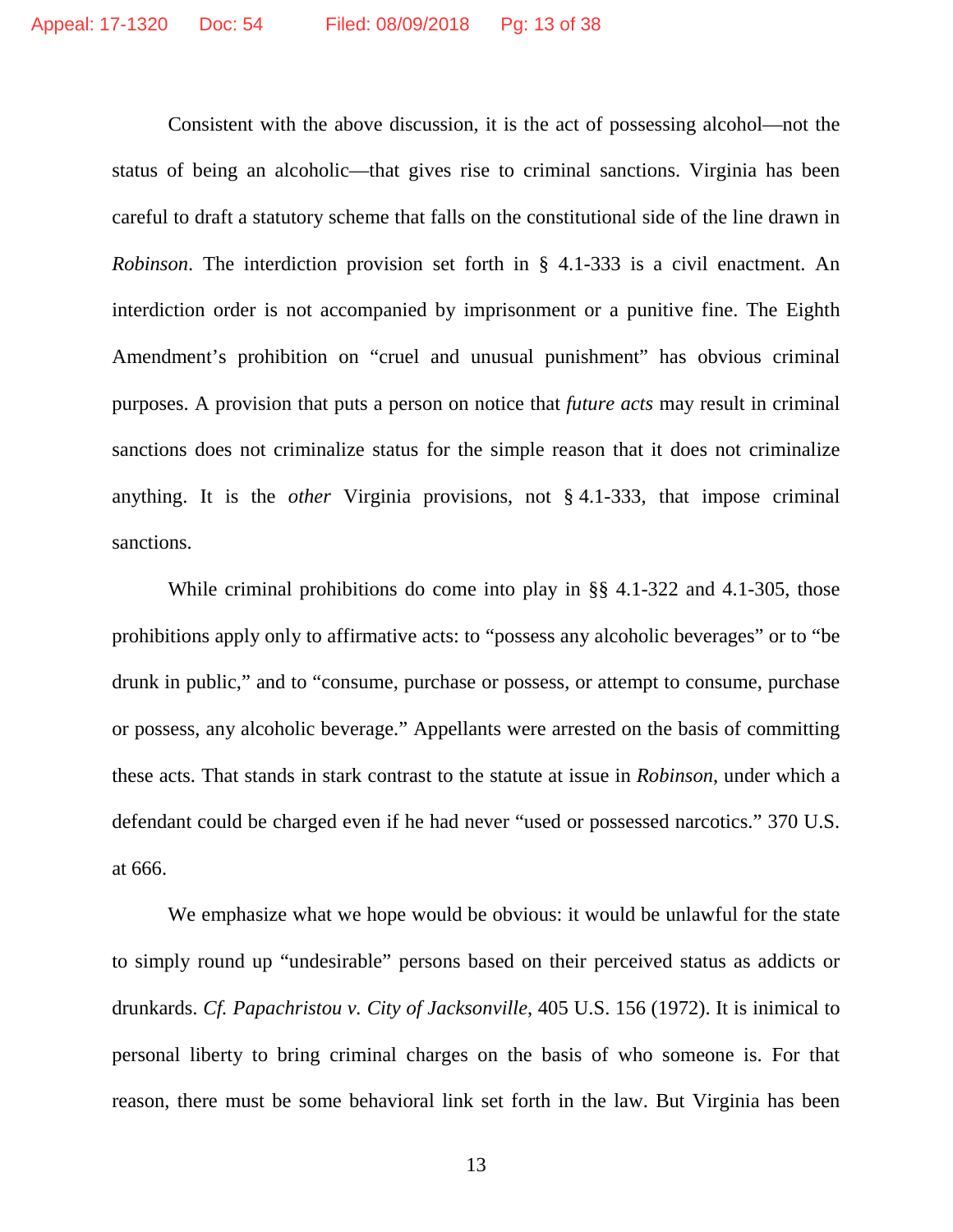careful to observe that line. It has prohibited individuals deemed at a higher risk of alcohol abuse from possessing or consuming alcohol. This includes not only habitual drunkards, but also people who have been convicted of drunk driving and those under twenty-one. *See* § 4.1-305.

#### B.

To accept appellants' claim that there is no difference between alcohol addiction and the act of consuming alcohol would threaten to change the character of criminal law as we know it. Such a position has no plain limiting principle.

We do not state this lightly. It is wise not to accept casually every "slippery slope" or "open-the-floodgates" argument that comes along. But in this case the potential breadth of the principle espoused by appellants is apparent. Every criminal act can be alleged to be the result of some compulsion. If human behavior is viewed as something over which human beings lack control, and for which they are not responsible, the implications are boundless. The examples extend beyond the discrete context of substance addiction. For instance, child molesters could challenge their convictions on the basis that their criminal acts were the product of uncontrollable pedophilic urges and therefore beyond the purview of criminal law. *See Kansas v. Hendricks*, 521 U.S. 346, 362 (1997) (upholding a sex offender statute where the law in question defined sex offenders as "suffering from a 'mental abnormality' or a 'personality disorder' that prevents them from exercising adequate control over their behavior"). The same could be said not only of sex offenders, but of stalkers, domestic abusers, and others driven by impulses they were allegedly powerless to check.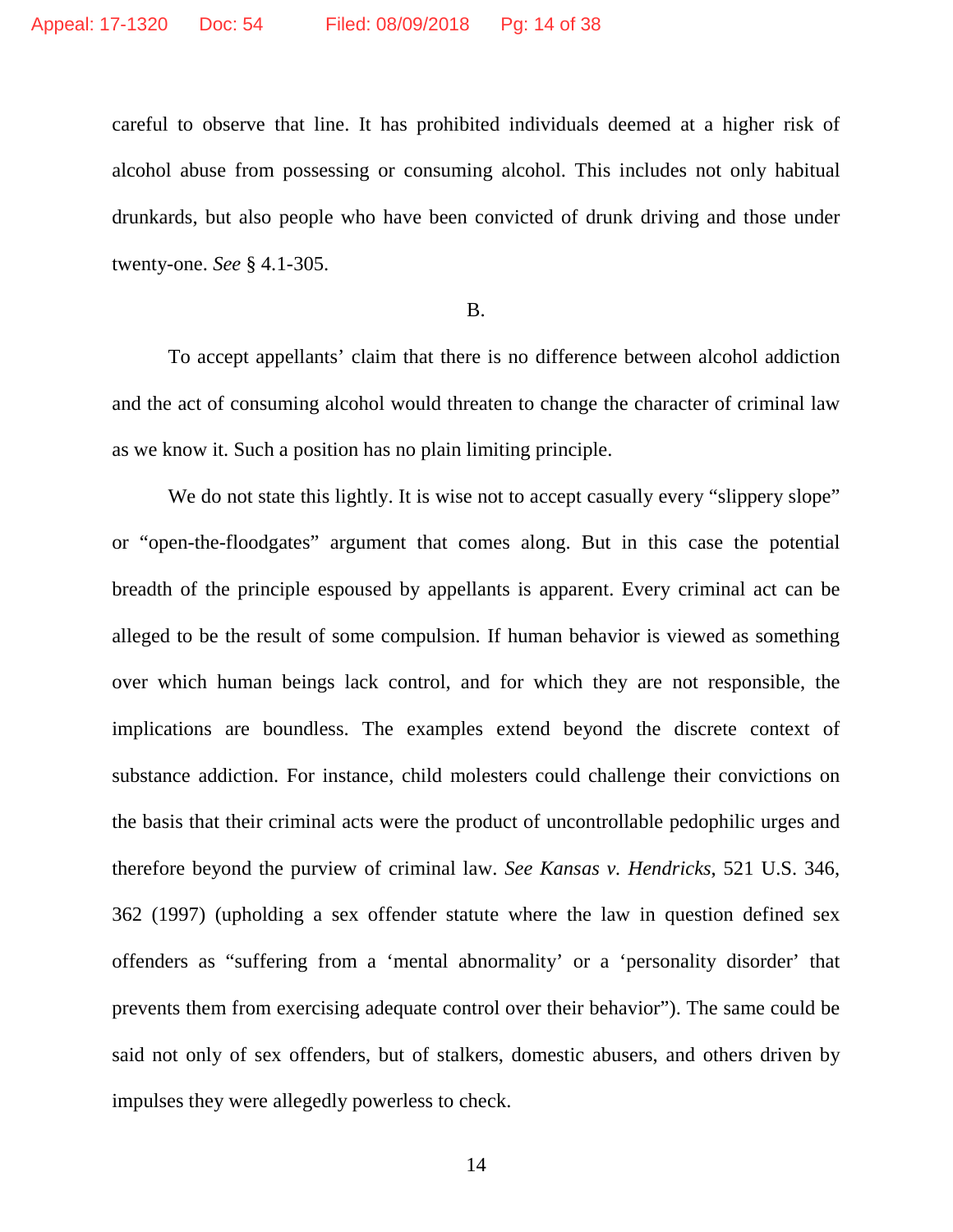That is not to say that the criminal justice system is or should be unaware of the mitigating character of allegedly nonvolitional conduct. The criminal justice system already has in place numerous features designed to mitigate nonvolitional conduct, among them mens rea requirements (willfully, knowingly); affirmative defenses such as provocation, self-defense, and in extreme cases insanity; and of course sentencing proceedings where any nonvolitional characteristic or circumstance can be appraised by a sentencing judge. Those approaches to nonvolitional conduct often rely upon various combinations of legislative and judicial input, and they are more sensitive and balanced than the constitutional theory appellants propound in the instant case.

### C.

Other features of the Virginia law likewise suffer no constitutional infirmity. Targeting alcohol abuse as Virginia has done is a prophylactic measure. It was permissible for the Commonwealth to regard the acts of purchasing or consuming alcohol as something that could lead persons with a history of heavy drinking to dangerous driving, domestic abuse, and sexual assault, among other criminal acts. The Virginia statutes affect rich and poor alike. They apply to a wide swath of society.

The use of prophylactic measures to sanction relatively minor acts in order to forestall more serious criminal misconduct is hardly uncommon. Many statutory schemes adopt a two-step approach: first, a civil or criminal determination identifies certain people more likely to commit serial or grave offenses. Second, that determination imposes criminal sanctions on what might seem to be relatively minor infractions in order to head off more harmful behavior. For example, the Sex Offender Registration and Notification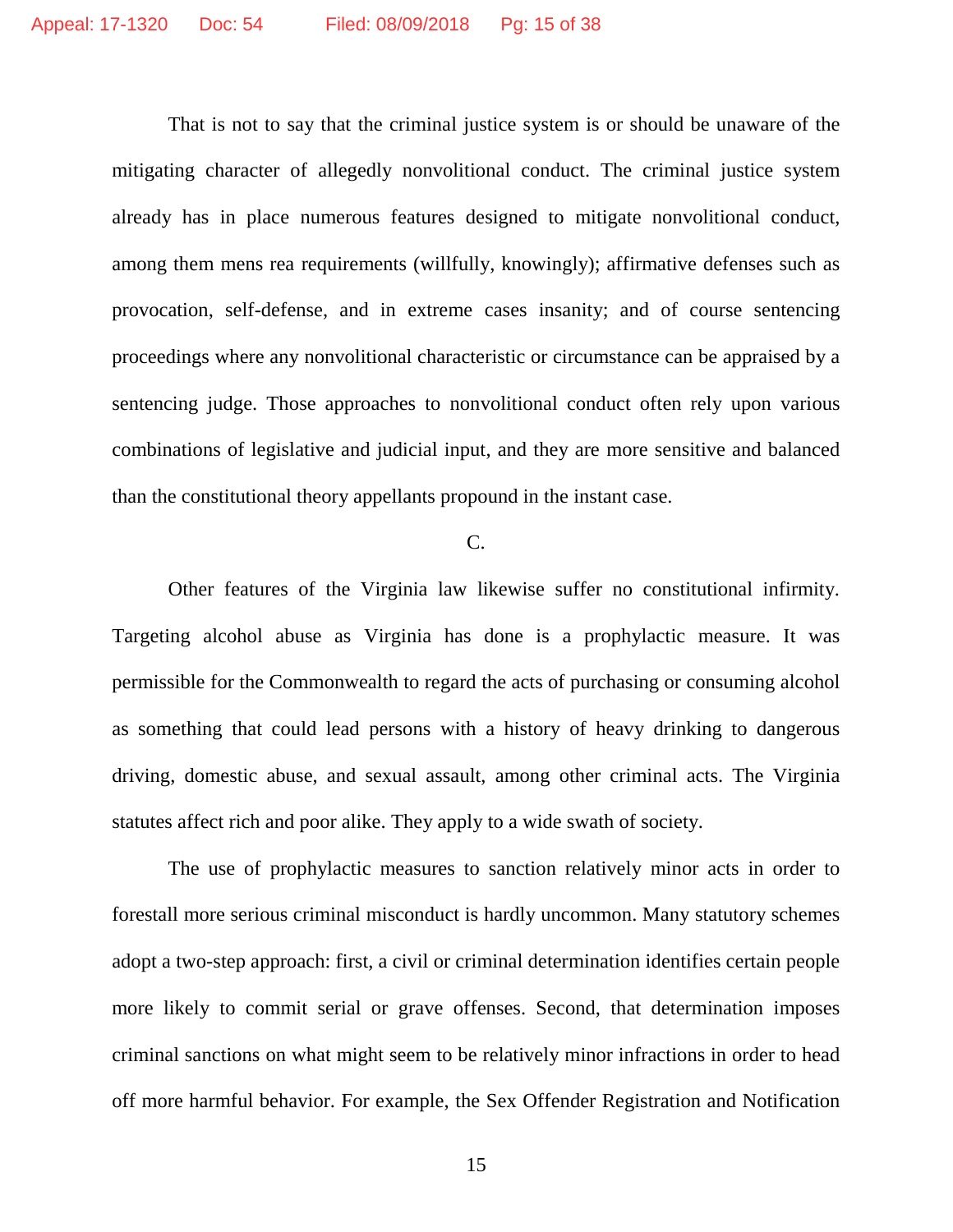Act (SORNA) requires federal sex offenders to notify the states where they live and work of their prior conviction. See 34 U.S.C. § 20913. Once the prior conviction has established that a person poses a social risk, his mere failure to register can give rise to criminal liability. *Id*. In that way, SORNA uses criminal law to ensure that sexual offenders cannot fly under the radar. Similarly, federal criminal law prohibits otherwise routine firearms purchases by individuals who have been found by a court in a civil proceeding to be mentally incompetent. Such restrictions reduce the risk those people pose to themselves and to others. *See* 18 U.S.C. §§ 922(g)(4) and 924(a)(2). By the same token, a domestic abuser who violates a civil Temporary Restraining Order can be subject to criminal contempt proceedings. *See, e.g.*, Va. Code 19.2-152.10, et seq. Once someone is found to pose a risk to his spouse or child, the simple act of coming within a certain distance of the protected persons or their home can give rise to criminal liability. Again, in this way, sanctioning a small act serves as a prophylactic measure designed to prevent the commission of a more serious crime.

Virginia's alcohol laws adopt precisely this approach. In fact, the very mechanism by which the state deters alcohol abuse by minors involves the criminalization of acts that are generally legal for the adult population. The same statute that prohibits interdicted people from possessing or consuming alcohol also applies to people who are under twenty-one. *See* Va. Code § 4.1-305. All of these laws have one thing in common: they apply milder sanctions to less serious infractions such as possession or failure to register in order to reduce the risk of grave misconduct involving sexual predation, gun violence, or fatal accidents on the road.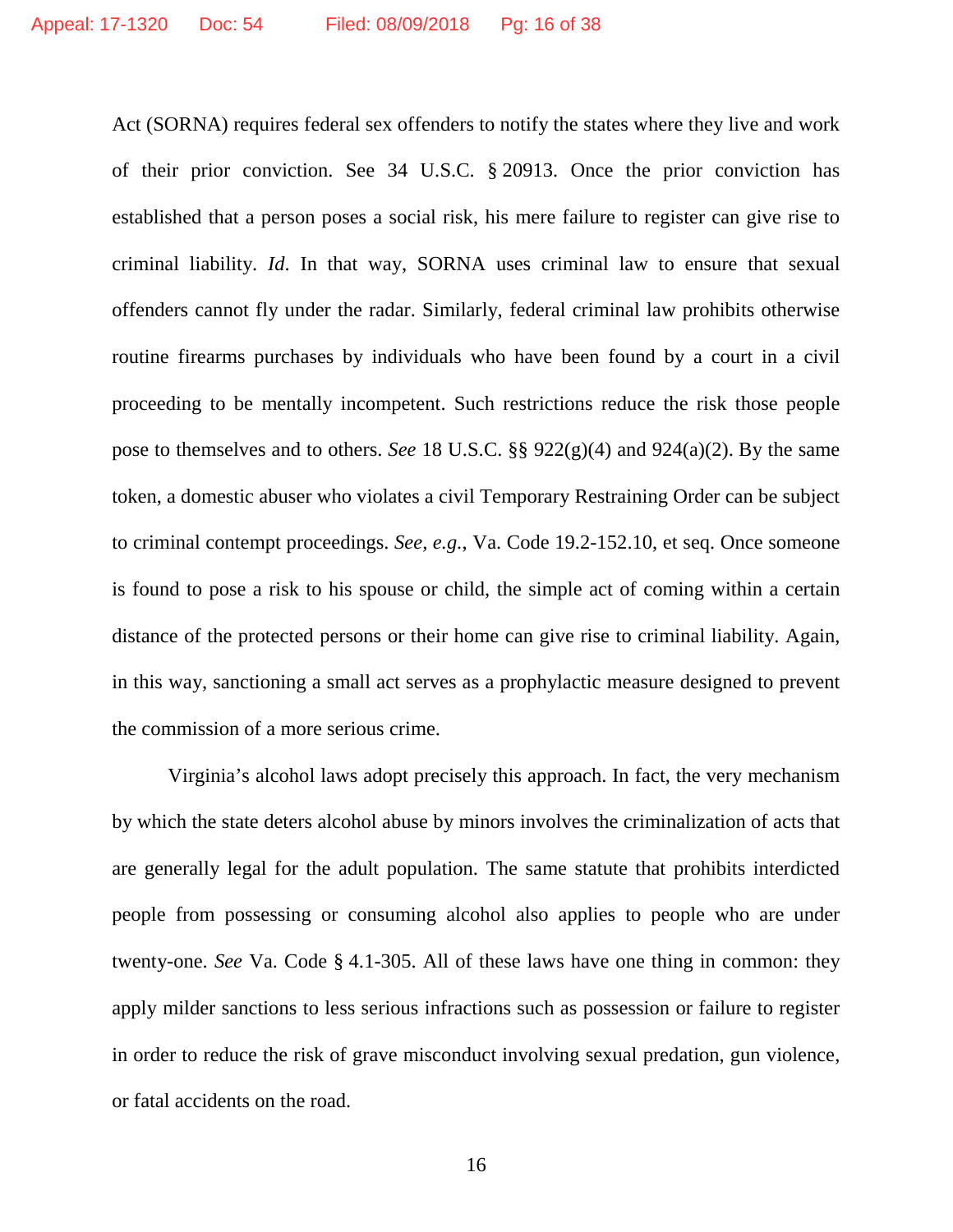Appellants, however, criticize Virginia's approach for its alleged selectivity. They argue first that Title 4.1 singles out homeless people. While this contention sounds more in the nature of a disparate impact equal protection claim than an Eighth Amendment one, see *infra* section V, it is also incorrect. The statutory scheme addresses the problem of drunkenness in its totality. The criminal prohibitions against possessing, purchasing, or consuming alcohol apply both outside and inside a person's home. They apply whenever a non-homeless person leaves home to drive somewhere or attend a party or go to a sports bar.

Our concurring colleague takes a different position, arguing that a statute is fatally selective if it criminalizes "otherwise legal behavior" for a subset of the population. On this view, the legislature can only prohibit acts when the law would "lead to criminal liability for everyone who commits them." Concurring Op. at 34-35. Such a limitation is both wholly lacking in authority and ignores the valid reasons *why* prohibitions apply to some population cohorts and not to others. The reason is simply this: past actions have given rise to present and future risks. To say that a state acts impermissibly on this basis would be an astonishing proposition, and prohibit legislative bodies from making the altogether practical assessment of risky behaviors that is entirely within the legislative prerogative. Such risk assessment has commonly led to limits on the uses of automobiles, firearms, alcohol and the like in order to lessen recognized social harms. The fact that these legislative judgments result in additional burdens for some groups, such as sex offenders, felons, or minors, does not change the Eighth Amendment analysis. To find otherwise would be to do with the Eighth Amendment what the Equal Protection Clause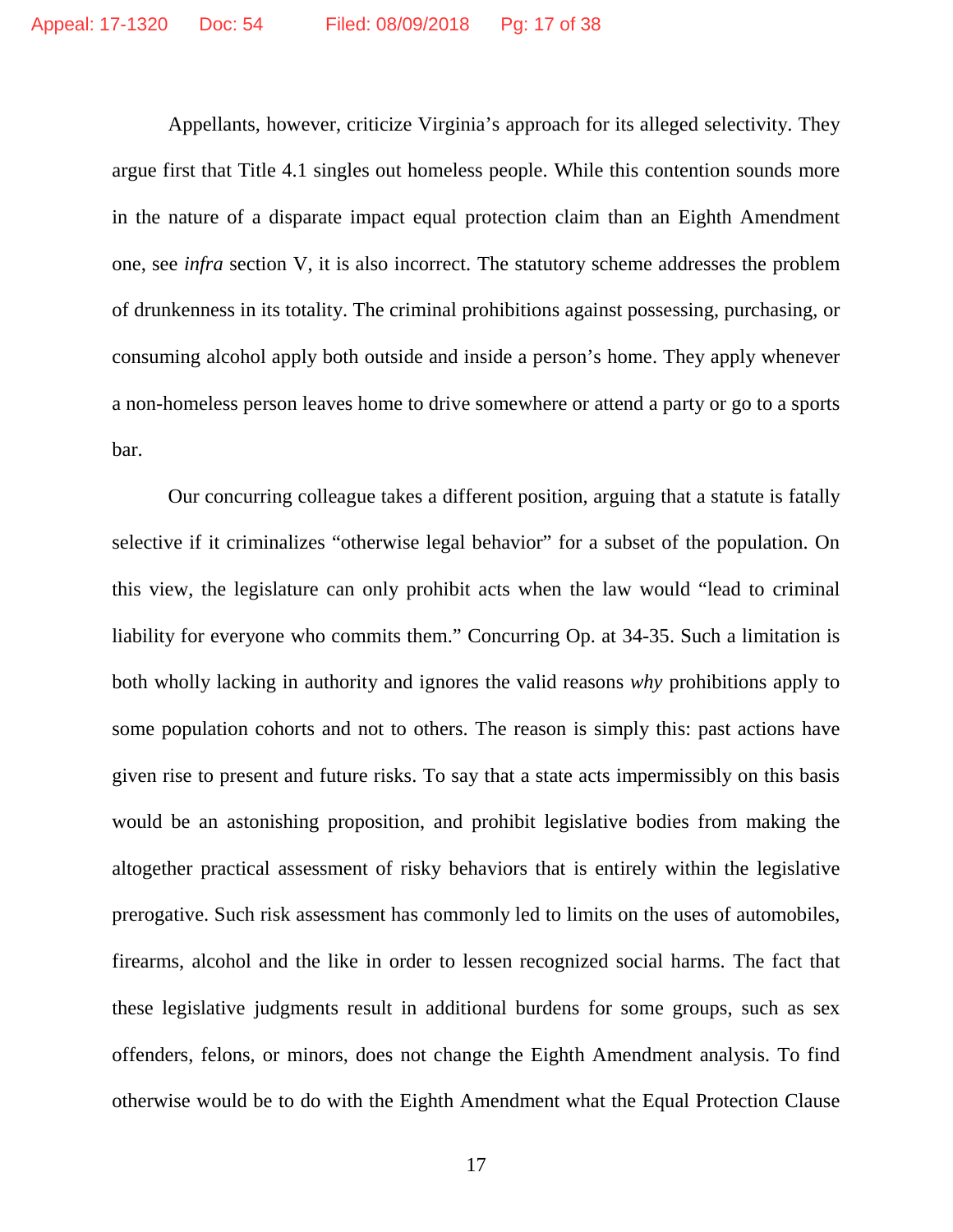wisely does not, and that is to make suspect classes out of all groups who pose special and heightened risks to the community. *See infra* Part V.

Appellants also allege police misconduct in the execution of this particular statutory scheme. However, this challenge seems more appropriately addressed through the Fourth Amendment. If there were arrests based on undesirable status and divorced from any behavioral link, such police behavior would run afoul of that amendment. In this sense, the Fourth and Eighth Amendments occupy distinct but supplementary domains. The Fourth Amendment requires probable cause to undertake an arrest or search, which means probable cause to believe a forbidden *act*, as required by the Eighth Amendment, has been committed. The concurrence maintains that homeless alcoholics have been arrested "simply because of their presence in a Walmart or near a discarded beer can." Concurring Op. at 37. If that truly is all there is, there would be no probable cause for an arrest, but appellants decline to press their case under any Fourth Amendment theory. The appropriate tonic for police overreach is exclusion of evidence or a civil suit under 42 U.S.C. § 1983 and not, as appellants urge, driving a stake through an entire statutory scheme.

#### D.

To say that Virginia's approach, as described above, is unconstitutional thus not only misreads its purpose, but also engages in policy choices reserved largely for legislatures and substantially for the states. The reason for legislative responsibility for defining substantive criminal prohibitions is fundamental; the criminal law exists to protect the safety of citizens, and ensuring the safety of the people is one of those things

18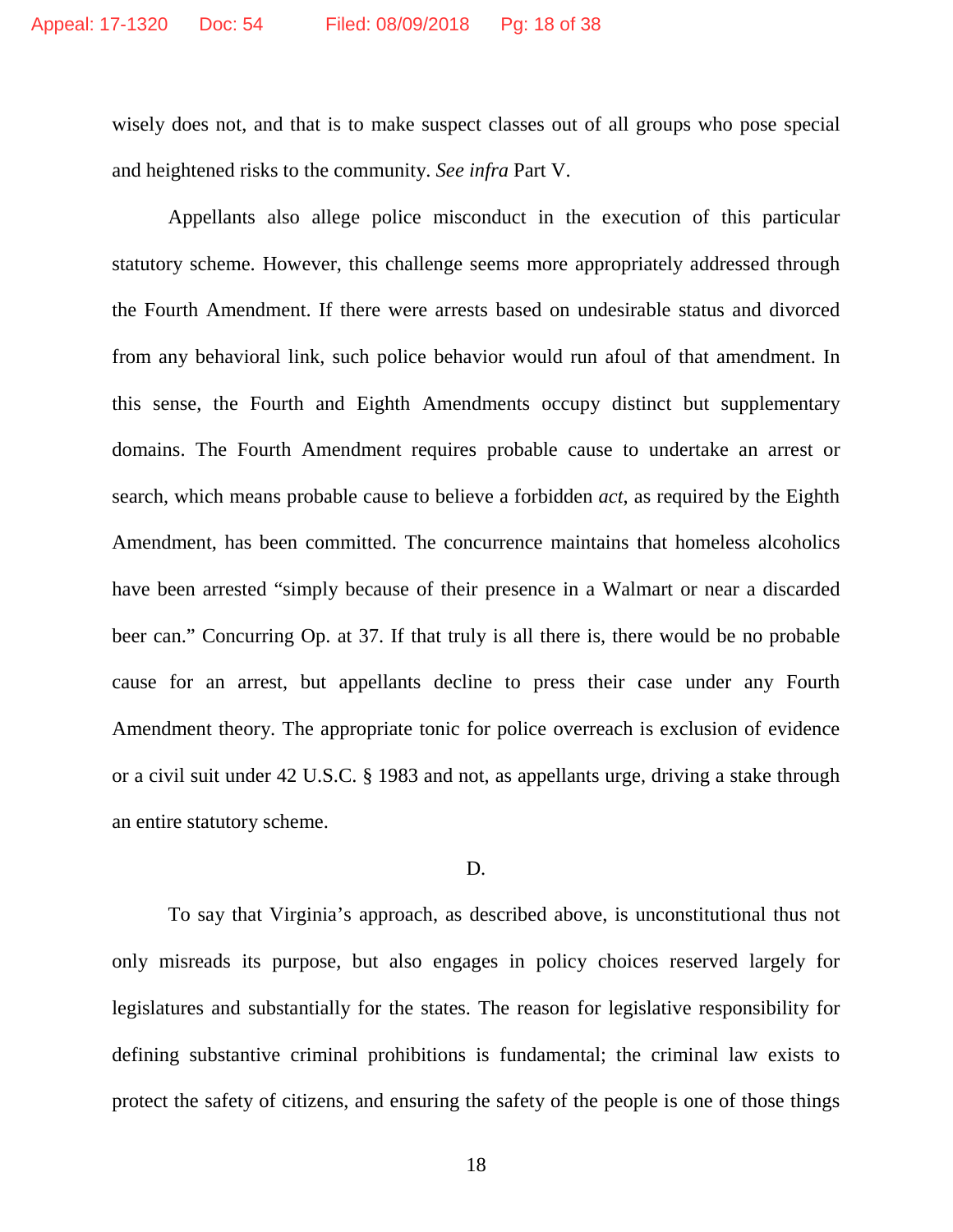government exists to do. State legislatures thus have considerable latitude under their police power to address societal ills, and substantive criminal law has historically been reserved to them. What behavior to criminalize is not an exclusive state responsibility, but it is a core one. *See* Rachel E. Barkow, *Our Federal System of Sentencing*, 58 STAN. L. REV. 119, 119 (2005) ("The federal system of the United States is based on the bedrock premise that the states bear primary responsibility for criminal justice policy."). States have a variety of tools with which to approach persistent social ills. The most thoughtful approaches are often the product of democratic input, expert opinion, cumulative experience, and simple trial and error. That is why the Eighth Amendment typically focuses on conditions of confinement, and inhumane forms and disproportionate lengths of punishment, rather than acting as a vehicle to reshape policy choices embedded within substantive criminal laws. *See* Sanford H. Kadish, *Fifty Years of Criminal Law: An Opinionated Review*, 87 CAL. L. REV. 943, 964-66 (1999).

There is, when all is said and done, a balance to be struck. States cannot ignore the line between status and acts. The criminal law and the constitutional limitations within which it operates are founded on the premise that human dignity is universal, and arrests and punishments alike are indefensible when based on who people are rather than what they do. It is a basic transgression on American liberty to brand someone a criminal and then prosecute that person without any underlying criminal conduct. And it is the practice of totalitarian regimes, not our free society, to substitute a personal characteristic for a prohibited act.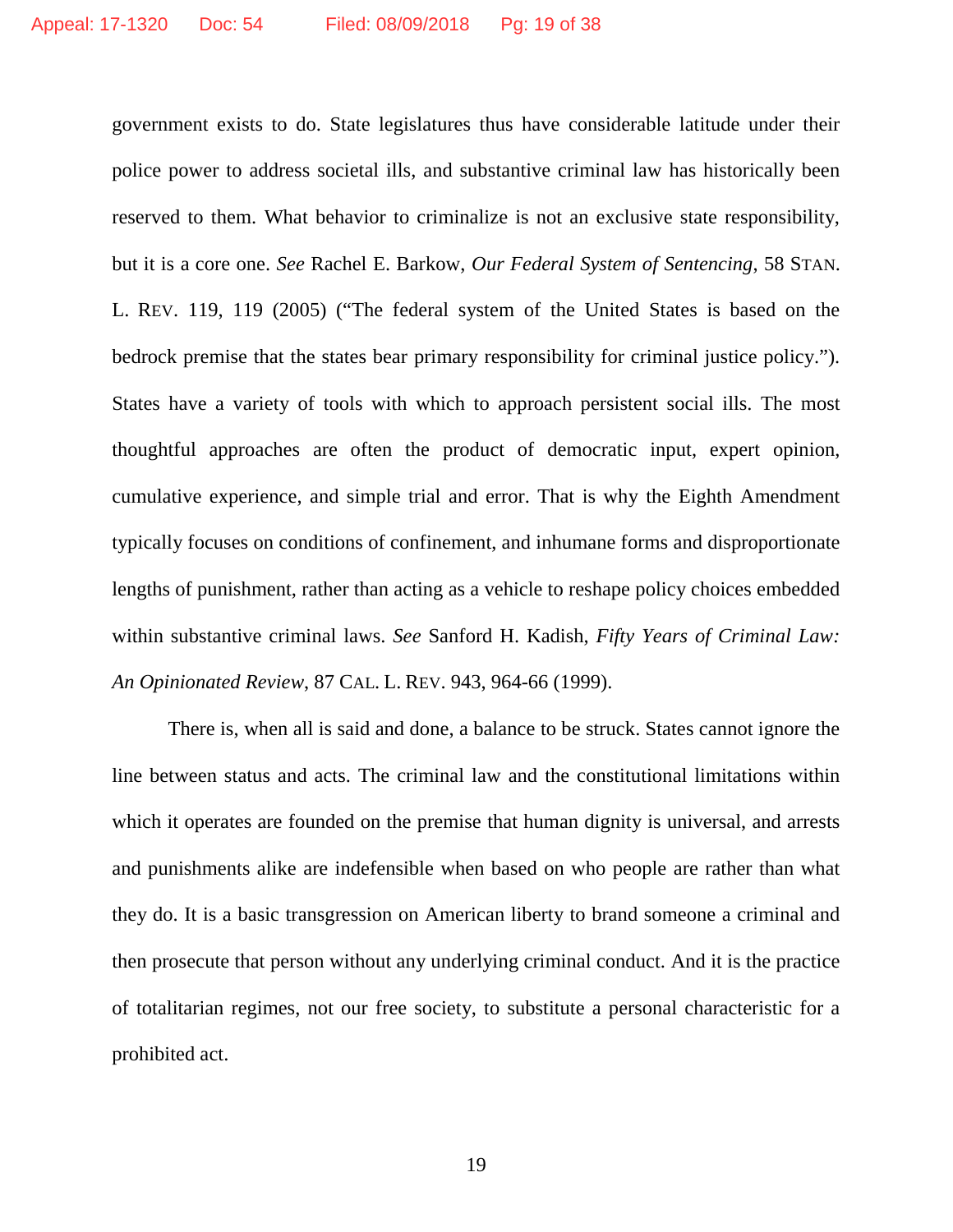But it is also important not to hamstring a state's use of criminal prohibitions to protect its citizenry. Here, as noted, Virginia has opted to approach the problem of alcohol abuse prophylactically and prescriptively. The prophylactic prong is reflected in § 4.1-333. The interdiction order is a preventive tool. The state can use this sort of prophylactic device to identify those at the highest risk of alcohol problems and put them on notice that subsequent behavior may be subject to punishment. It is not constitutionally impermissible for the state to proceed in this manner so long as the line between status and act is scrupulously observed.

#### IV.

We next consider whether the interdiction provision, Virginia Code § 4.1-333, violates appellants' Fourteenth Amendment right to Due Process. Appellants argue that despite their nominally civil character, interdiction proceedings must afford criminal protections such as appointed counsel and be governed by the reasonable doubt standard because criminal sanctions against an interdicted homeless alcoholic are "inevitable." Opening Br. of Appellant at 38.

Due Process guarantees an indigent defendant the right to appointed counsel when the nature of a civil or criminal proceeding is such that "if he loses, he may be deprived of his physical liberty." *Lassiter v. Dep't of Soc. Servs. of Durham Cty., N.C.*, 452 U.S. 18, 27 (1981). Due Process also requires that every element of a crime be proved beyond a reasonable doubt. *See In re Winship*, 397 U.S. 358, 364 (1970).

Neither of these requirements applies to Virginia's interdiction provision. Interdiction alone carries no threat of imprisonment. The fact that it may "provide a basis

20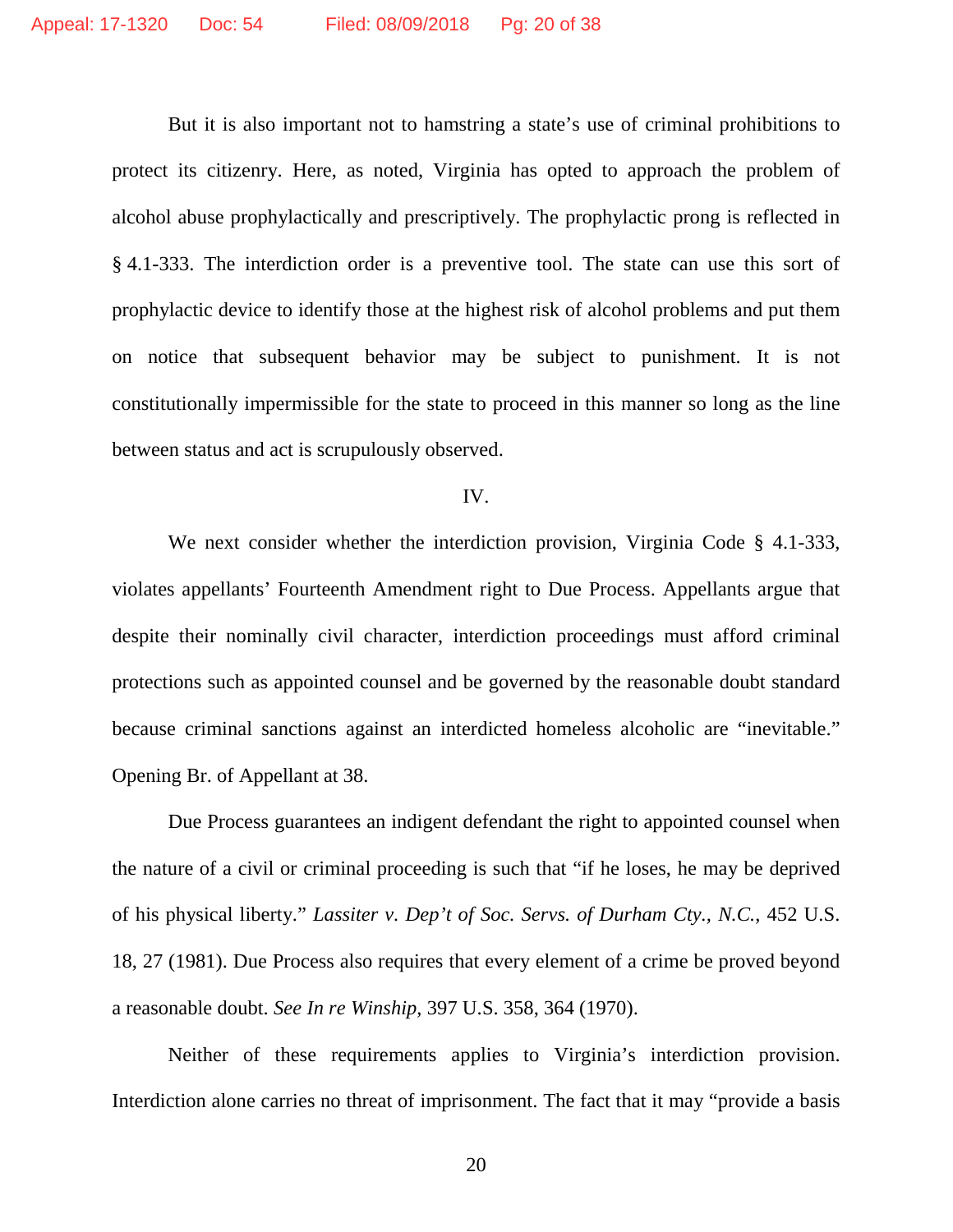for . . . subsequent prosecution" does not "bring[] an immediate and automatic loss of liberty." *Ferguson v. Gathright*, 485 F.2d 504, 506 (4th Cir. 1973). An interdicted person loses only the legal right to purchase, possess, or consume alcohol. There is no constitutionally protected liberty or property interest in such a right. *See Collins v. Hall*, 991 F. Supp. 1065, 1071-72 (N.D. Ind. 1997) (rejecting a Due Process challenge to a habitual drunkard statute because the plaintiff did not "suffer[] a deprivation of a liberty interest protected by the federal constitution"). Appellants possess an understandable interest in not being labeled "habitual drunkards." But the Supreme Court has been careful to leave redress of reputational injuries to state law. *See Paul v. Davis*, 424 U.S. 693, 701 (1976) (The Fourteenth Amendment is not "a font of tort law to be superimposed upon whatever systems may already be administered by the States."). With no constitutionally protected interest at stake, the right to counsel cannot attach to an interdiction proceeding.

As for proof beyond a reasonable doubt, it suffices to reiterate that interdiction is not a criminal proceeding. Appellants' argument elides interdiction with subsequent prosecutions. But these are legally distinct proceedings rooted in separate statutory provisions. The notice and hearing provided in § 4.1-333 satisfies the process that is due in the civil context. *See Plumer v. Maryland*, 915 F.2d 927, 931 (4th Cir. 1990). And appellants do not point to any evidence that Virginia afforded them anything less than the full panoply of procedural protections in their subsequent criminal prosecutions.

V.

21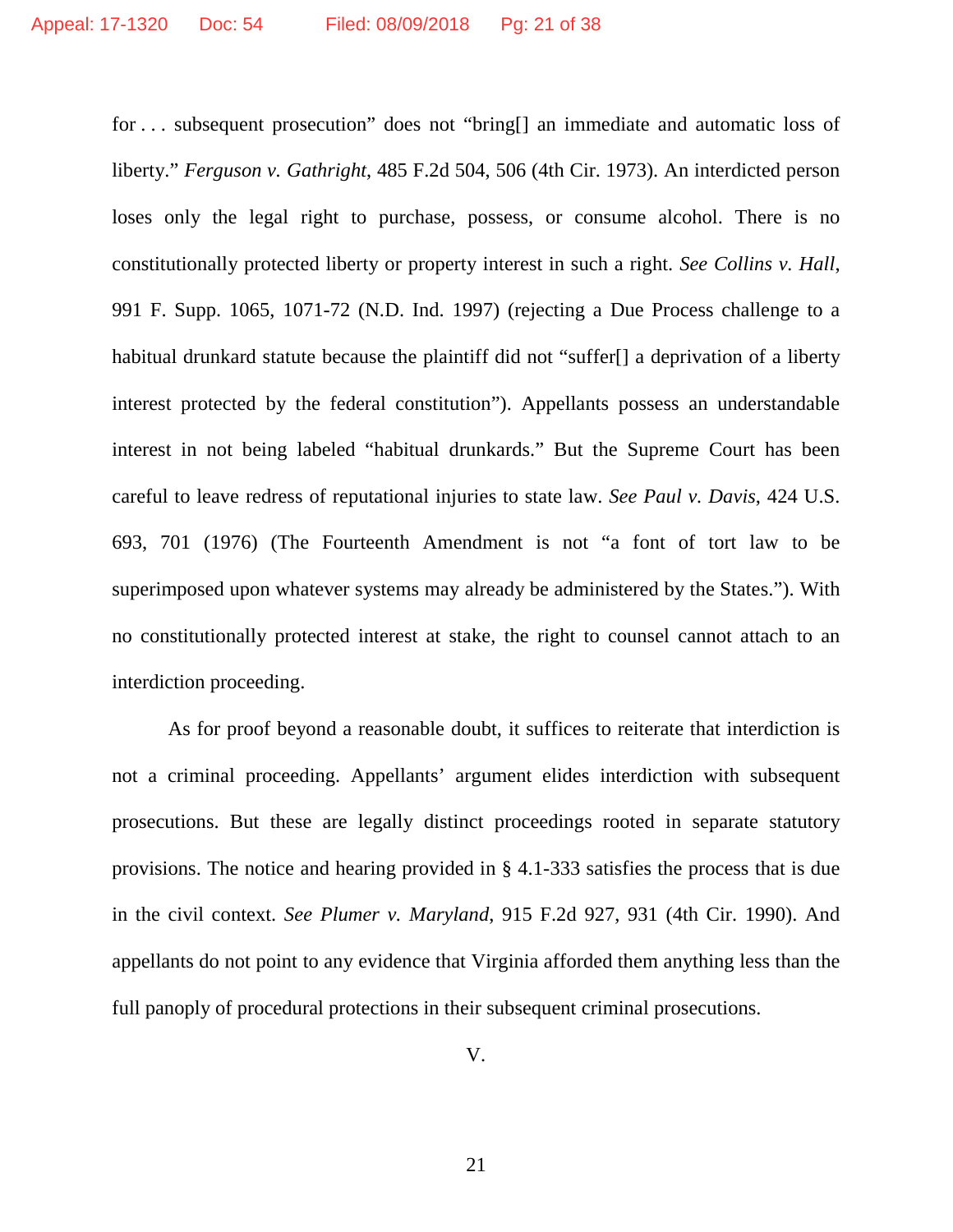Finally, we consider whether the interdiction provision violates appellants' Fourteenth Amendment right to Equal Protection under the law. Appellants argue that the statute violates this principle by "intentionally treating . . . homeless alcoholics differently from non-homeless alcoholics," and that this discriminatory treatment mandates strict scrutiny. Opening Br. of Appellants at 45.

When faced with an Equal Protection challenge, the great majority of legislative enactments are subject to rational basis review. That is, we ask whether the law is rationally related to some legitimate government interest. *See, e.g.*, *Star Sci. Inc. v. Beales*, 278 F.3d 339, 351 (4th Cir. 2002). Only those laws that implicate a fundamental constitutional right or employ a suspect classification—typically some immutable characteristic such as race or sex—receive heightened scrutiny. *See City of New Orleans v. Dukes*, 427 U.S. 297, 303 (1976). ("Unless a classification trammels fundamental personal rights or is drawn upon inherently suspect distinctions such as race, religion, or alienage, our decisions presume the constitutionality of the statutory discriminations and require only that the classification challenged be rationally related to a legitimate state interest.").

There is no fundamental right or suspect class at issue here. The freedom to drink alcohol is not "implicit in the concept of ordered liberty such that neither liberty nor justice would exist if [it] were sacrificed." *See Washington v. Glucksberg*, 521 U.S. 702, 720-21 (1997) (internal quotation marks omitted). And while their plight is worthy of both understanding and compassion, those afflicted with alcohol addiction and who lack permanent housing are not a suspect class for Equal Protection purposes. *See Mitchell v.*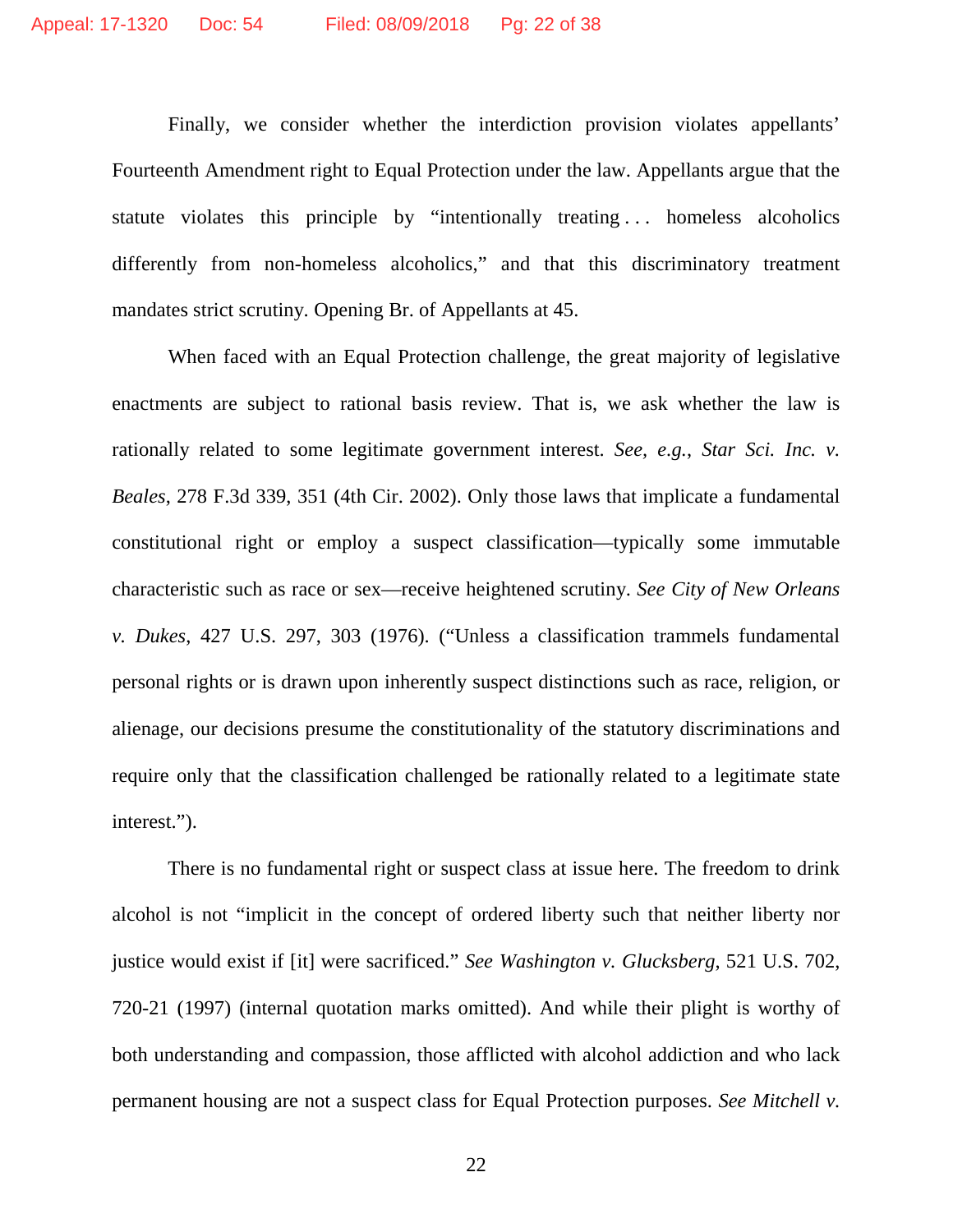*Comm'r of the SSA*, 182 F.3d 272, 274 (4th Cir. 1999) ("Alcoholics are neither a suspect nor a quasi-suspect class for purposes of equal protection analysis."); *Joel v. City of Orlando*, 232 F.3d 1353, 1357 (11th Cir. 2000) ("Homeless persons are not a suspect class."). Even more fundamentally, Virginia's interdiction statute does not single out homeless alcoholics for different treatment. That it may disproportionately affect one group over another, as innumerable statutes do, does not make for unconstitutional discrimination.

Having established that the interdiction statute need only satisfy rational basis review, we can promptly conclude the inquiry. Virginia has a legitimate interest in discouraging alcohol abuse and its attendant risks to public safety and wellbeing. We pass no judgment on the general wisdom of interdiction. But it cannot be said that identifying those at the greatest risk for alcohol abuse and restricting their ability to possess the object of that abuse lacks rationality.

### VI.

It is clear that the Virginia interdiction statute meets with disfavor in the eyes of our fine concurring colleague. In her view, the legislature's enactment of criminal sanctions is the wrong "policy decision[]," and the General Assembly would do well to consult studies "show[ing] that methods focused on treatment, rather than deterrence, are more effective...." Concurring Op. at 36. The concurrence goes to great lengths to inform the legislature of the "many methods available to Virginia" in this endeavor. It suggests that the state pursue "civil" statutes, "prioritize treatment and establish a program of compulsory treatment" for addicts, offer "public health education," or simply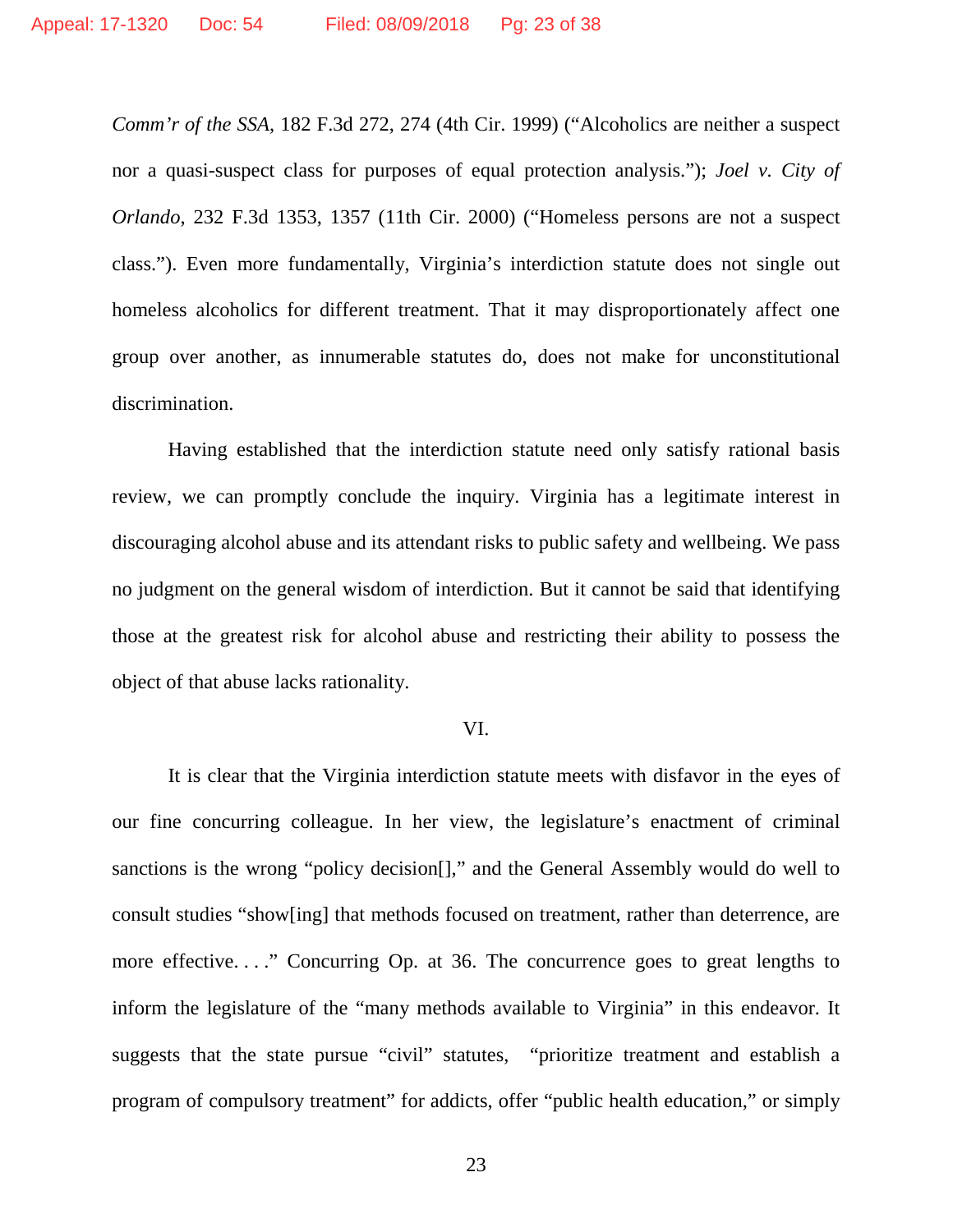enact "laws to ameliorate the economic and social conditions" surrounding alcohol abuse. *Id*. Taken together, these suggestions do no less than tell the state how to calibrate deterrence and rehabilitation, manage budgetary resources, and structure their local economies. As such, it is appropriate that they are directed to the policymakers of the state rather than the litigants in this case. We need not dispute our colleague's ideas, nor pass on their merits. What they represent in their totality is a commandeering and assumption of the legislative role. This conclusion is justified only by the statement that addictions are illnesses. *See id.* at 33. The Commonwealth does not, however, punish the illness. It instead targets what takes place when the illness manifests itself in conduct harming or potentially harming other persons.

A parting recapitulation is in order. As the foregoing indicates, appellants' position suffers from multiple infirmities. As an initial matter, the desire to remove unspecified acts from the purview of criminal law flies in the face of the distinct and emphatic language of the *Robinson* opinion, which indicates that individual actions, as opposed to personal status, remain fair subjects for the legislative contemplation of criminal sanctions. Not only are the words of the Supreme Court disregarded, but the settled legal landscape that for more than half a century has reinforced their relevance.

As noted, appellants' position undermines the basic premise of the criminal law that individuals may indeed bear responsibility for their own actions, even as appellants overlook the considerable measures that our justice system has taken to soften the sanctions and mitigate the hardships of allegedly nonvolitional conduct.

24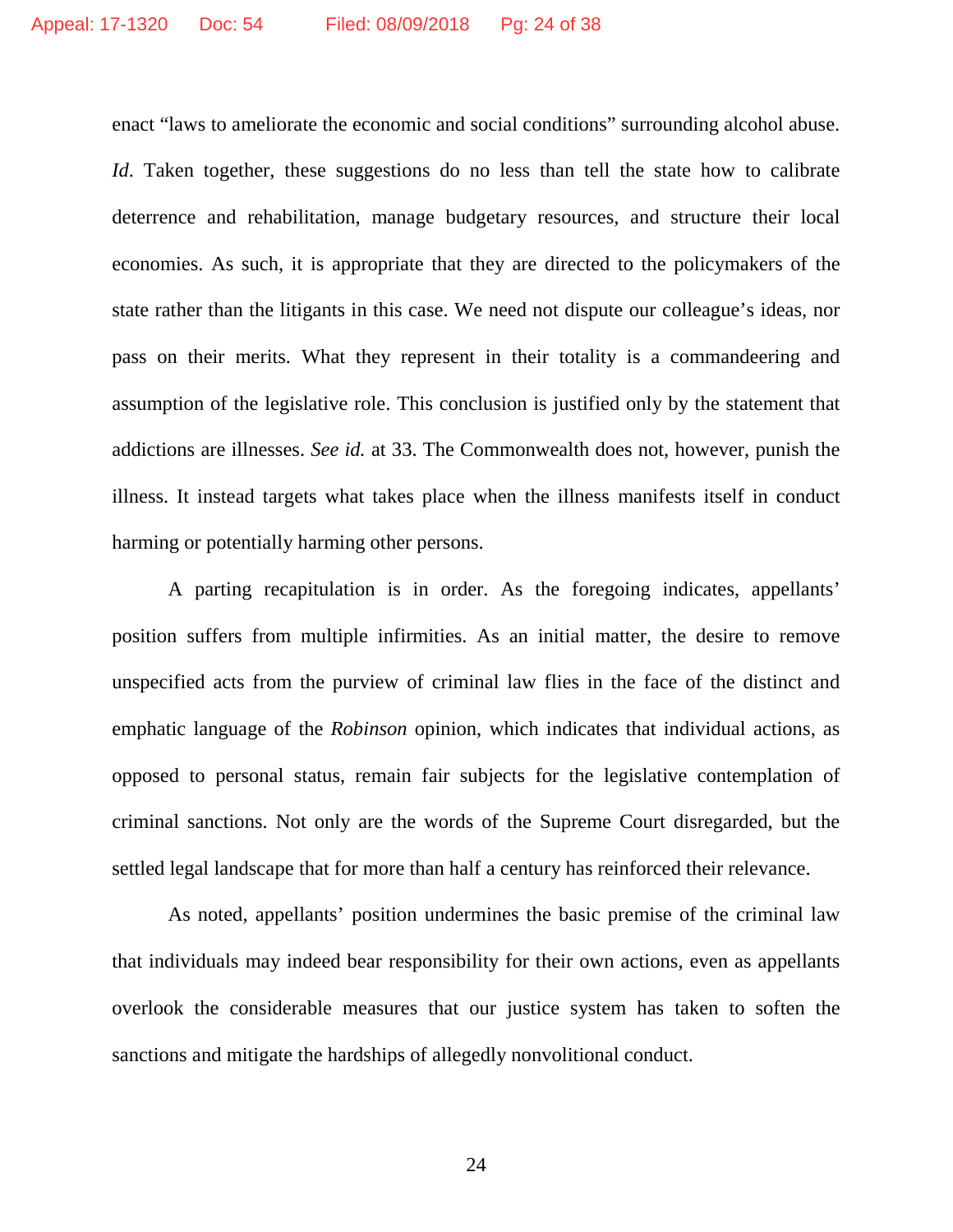Thirdly, appellants' position is a simple affront to our federal system, as it seeks to displace with a single constitutional edict the latitude that the 50 states have long been given to address persistent social ills associated with drug and alcohol abuse.

It is not often that a position operates to visit structural and institutional harms through the preemption of state and legislative authority, the disregard of higher precedent and the erosion of the most basic precepts of the criminal law. Any one of these flaws would be serious. Altogether, they are more than severe. The judgment of the district court is hereby affirmed.

## *AFFIRMED*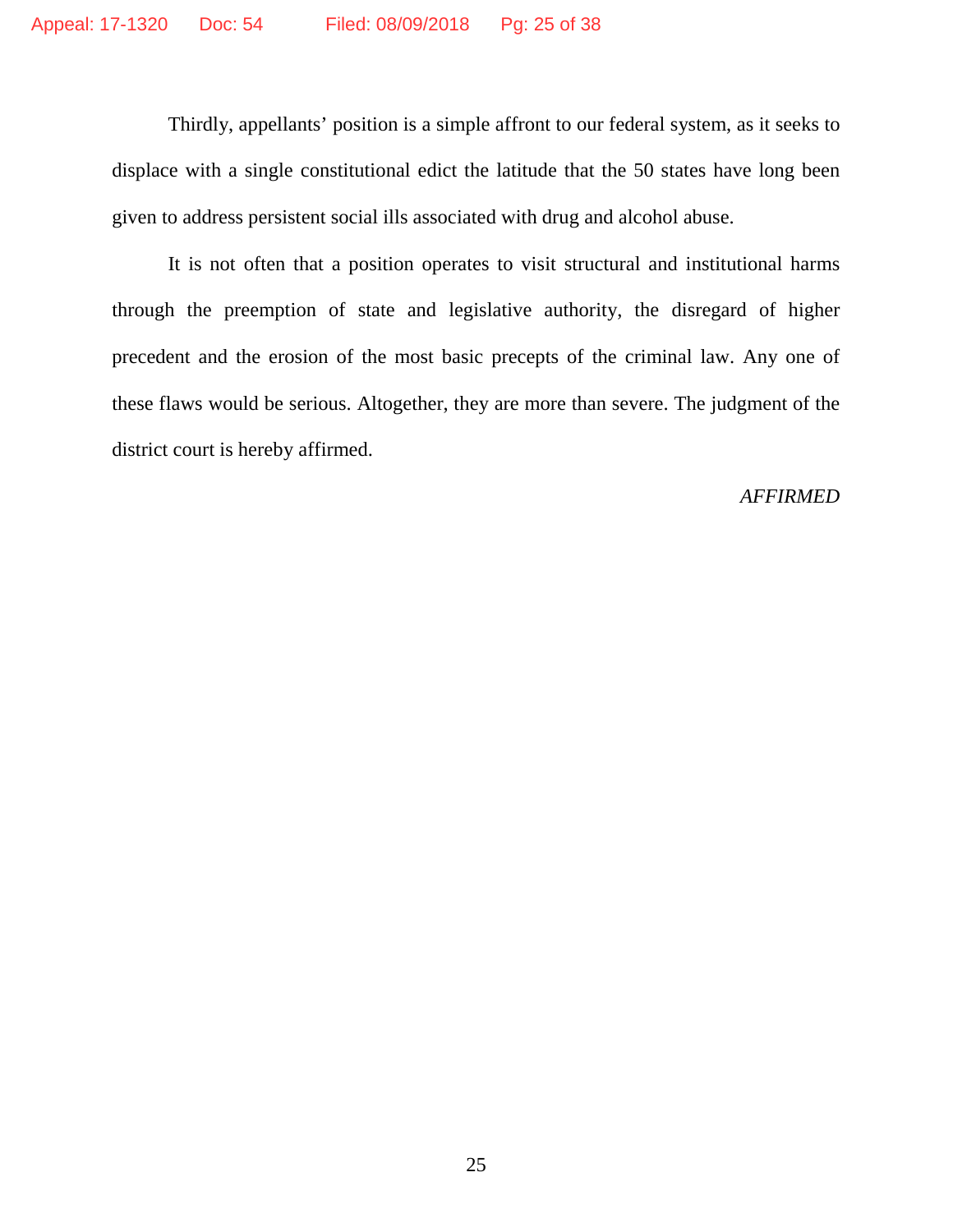DIANA GRIBBON MOTZ, Circuit Judge, concurring in the judgment:

More than fifty years ago, the Supreme Court held that the Eighth Amendment prohibits punishing a person for being addicted to narcotics. *Robinson v. California*, 370 U.S. 660 (1962). This was so because "narcotics addiction is an illness," and a state cannot punish a person for an illness. *Id.* at 667. The *Robinson* Court also explained, as the government there recognized, that just as a "narcotics addict" is "in a state of mental and physical illness," "[s]o is an alcoholic." *See id*. at 667 & n.8. In the case at hand, homeless alcoholics challenge a statutory scheme that criminalizes their illness — being addicted to alcohol. Absent binding circuit precedent, I would hold that they, like the defendant in *Robinson*, have alleged an Eighth Amendment violation.

## I.

Although a state has the power to punish, the Eighth Amendment mandates that it exercise this power "within the limits of civilized standards." *Kennedy v. Louisiana*, 554 U.S. 407, 436 (2008) (quoting *Trop v. Dulles*, 356 U.S. 86, 100 (1958) (plurality opinion) (internal quotation marks omitted)). Thus, the Eighth Amendment restricts the kinds of punishment that can be executed *and* "imposes substantive limits on *what* can be made criminal." *Ingraham v. Wright*, 430 U.S. 651, 667 (1977) (emphasis added).

In *Robinson*, the Court considered a statute making it a misdemeanor "to be addicted to the use of narcotics." 370 U.S. at 662. Under that statute, the state could convict and imprison an addicted person for ninety days even if he had never "used or possessed any narcotics within the State." *Id.* at 666–67. Speaking for the Court, Justice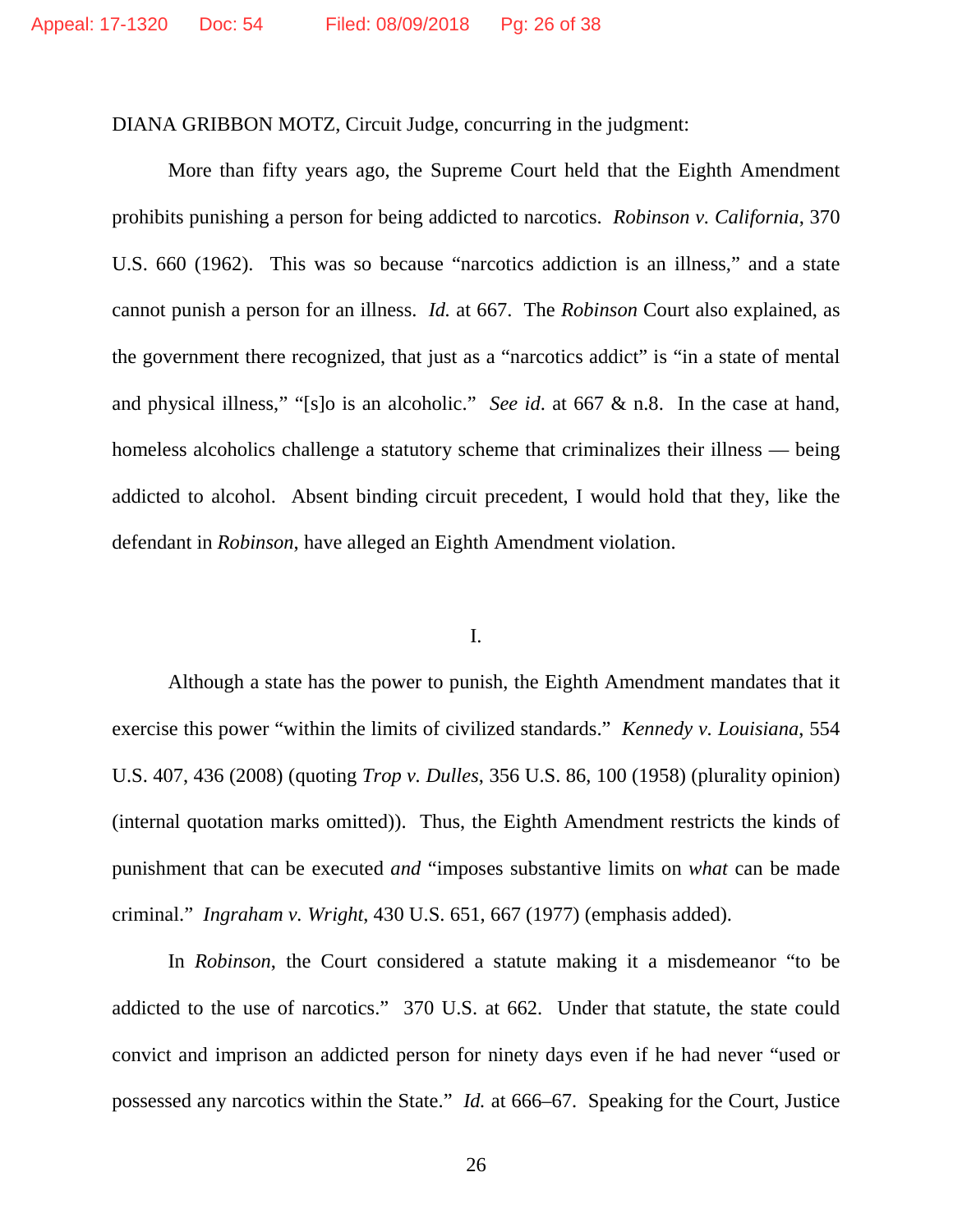Stewart reasoned that "narcotic addiction is an illness," which, like other illnesses, may be contracted "involuntarily," and so held that "a state law which imprisons a person thus afflicted as a criminal" violates the Eighth Amendment. *Id*. at 667.

Six years later, the Court considered a challenge to a Texas statute that criminalized public intoxication. *Powell v. Texas*, 392 U.S. 514 (1968). The defendant argued that this statute, like the statute in *Robinson*, punished an illness over which he had no control and so violated the Eighth Amendment. In a fractured opinion  $(4 - 1 - 4)$ , the Supreme Court rejected that argument.

In *Powell*, four Justices interpreted *Robinson* to prohibit only the criminalization of status. In their view, the Texas statute withstood constitutional challenge because it criminalized the *act* of being intoxicated in public rather than the *status* of alcohol addiction. These Justices did not suggest that alcoholism is not an illness. Nor did they contend that the Eighth Amendment allowed a state to prosecute an individual merely for being an alcoholic. Rather, they concluded that the Texas statute, unlike the law at issue in *Robinson*, did not criminalize "being an addict" or "being a chronic alcoholic." *Id*. at 532 (Marshall, J.) (plurality opinion).

Four other Justices in *Powell* concluded that the Texas statute did violate the Eighth Amendment. Justice Fortas explained that *Robinson* compelled this result because it stood for a principle at "the foundation of individual liberty and a cornerstone of the relations between a civilized state and its citizens." *Id*. at 567. (Fortas, J., dissenting, joined by Justices Douglas, Brennan, and Stewart). Namely, "[c]riminal penalties may not be inflicted upon a person for being in a condition he is powerless to change." *Id.*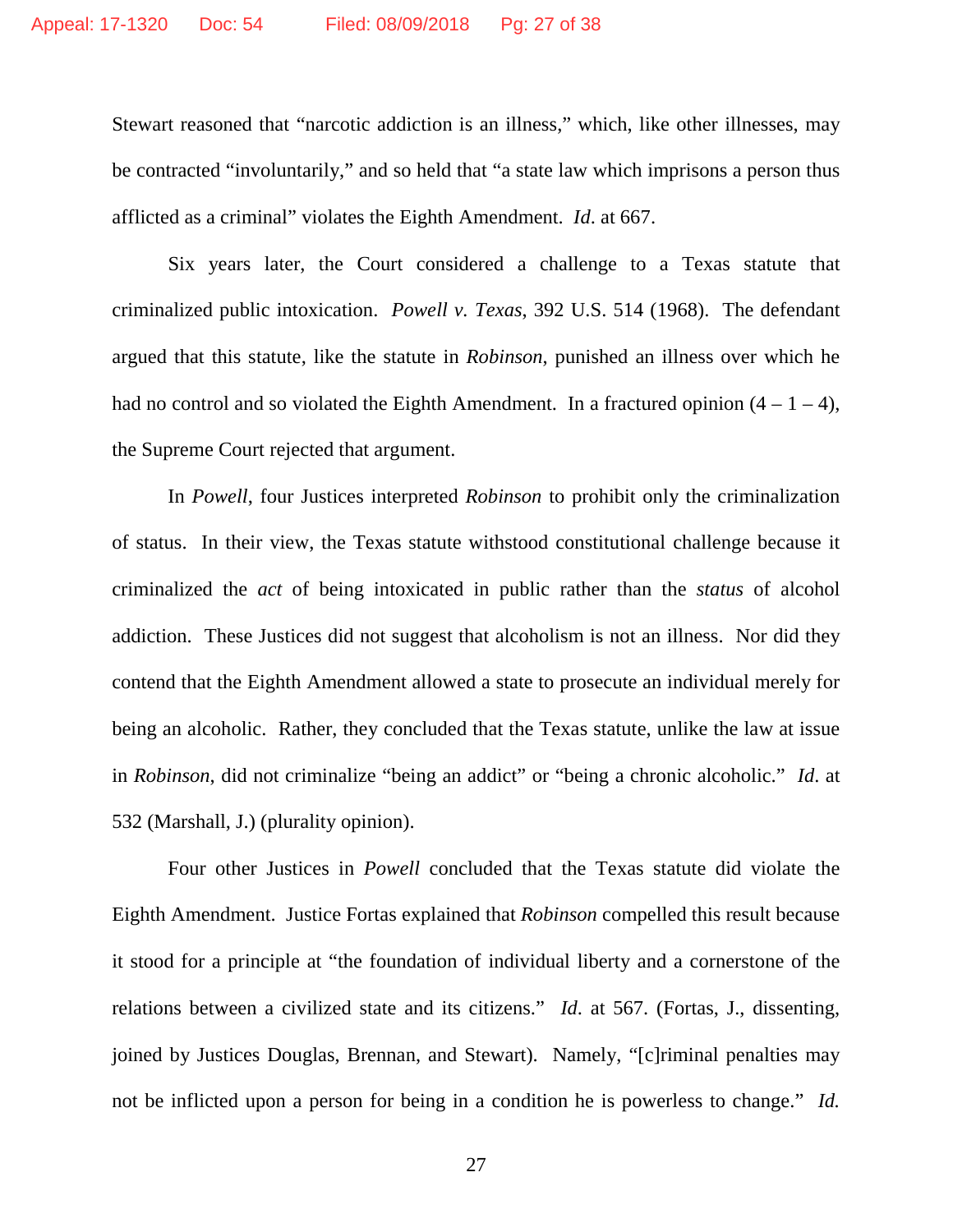Because Powell — an alcoholic — "was powerless to avoid drinking" and "once intoxicated, he could not prevent himself from appearing in public places," these Justices would have found the challenged statute did violate the Eighth Amendment. *Id*. at 568.

Justice White provided the decisive fifth vote to uphold Powell's conviction. In doing so, however, he expressly rejected the act-status distinction on which the other four Justices who voted to uphold the conviction had relied. *See id.* at 548. As Justice White explained, "Unless *Robinson* is to be abandoned, the use of narcotics by an addict must be beyond the reach of the criminal law. Similarly, the chronic alcoholic with an irresistible urge to consume alcohol should not be punishable for drinking or for being drunk." *Id.* at 548–49 (White, J., concurring in the judgment). Justice White agreed with the four dissenters that the critical question was not whether the Texas statute punished an "act" or a "status," but rather "whether volitional acts brought about the 'condition'" of public intoxication and "whether those [volitional] acts are sufficiently proximate to the 'condition.'" *Id*. at 550 n.2; *see also id.* ("If it were necessary to distinguish between 'acts' and 'conditions' for purposes of the Eighth Amendment, I would adhere to the concept of 'condition' implicit in the opinion in *Robinson*.").

Crucially, in reaching this conclusion Justice White specifically contemplated a case, like the one at hand, in which an individual is an alcoholic *and* lacks a home. He explained that "chronic alcoholics must drink and hence must drink *somewhere*," and while many chronic alcoholics "have homes, many others do not." *Id.* at 551. Thus, if individuals could show *both* that "resisting drunkenness is impossible *and* that avoiding public places when intoxicated is also impossible," a statute banning public drunkenness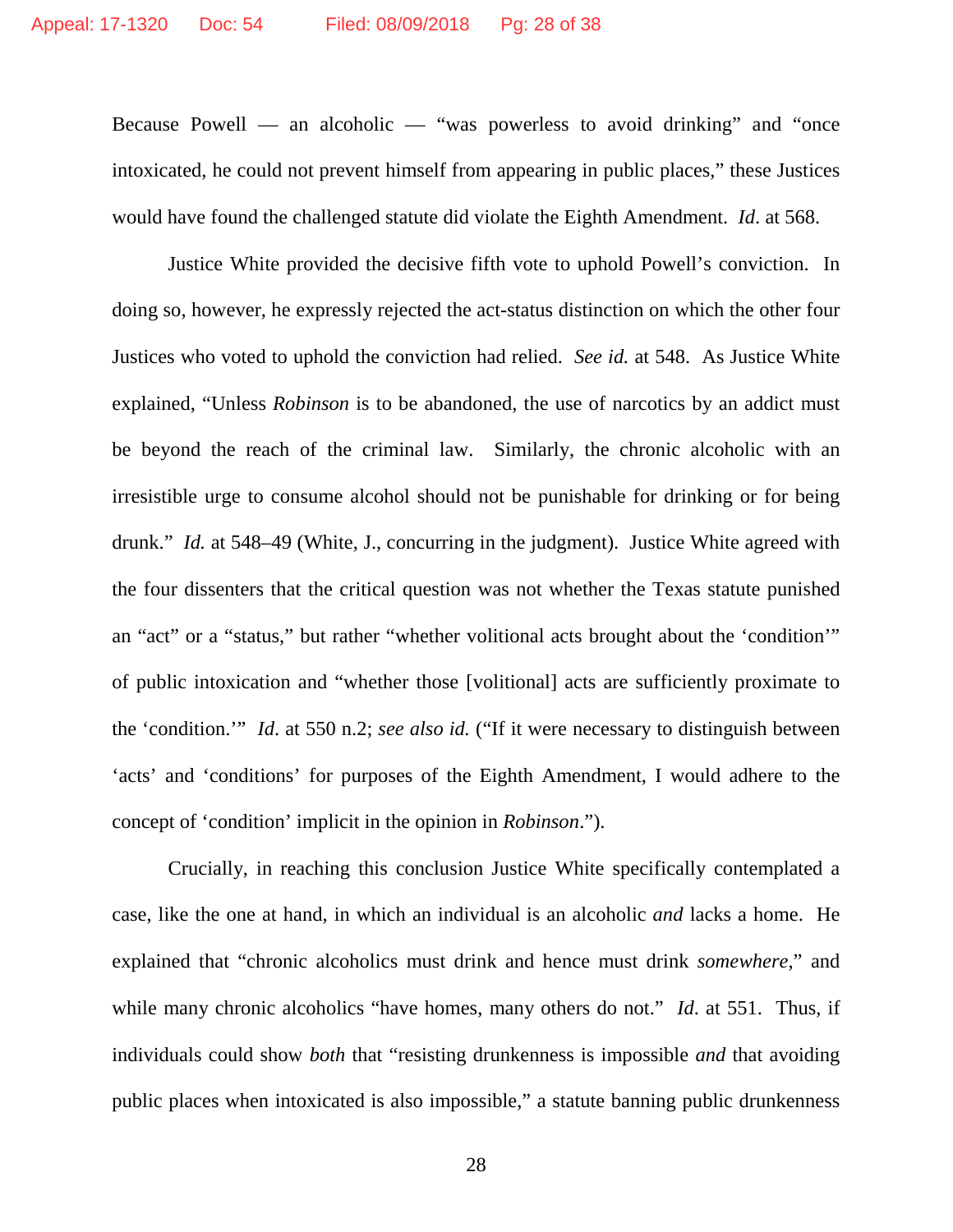would be unconstitutional as applied to them. *Id*. (emphasis added). In those circumstances, the statute would, in effect, "ban[] *a single act* for which [homeless alcoholics] may not be convicted under the Eighth Amendment — *the act of getting drunk*." *Id*. (emphases added).

Despite this, my colleagues elide the fact that Powell's ability to "stay off or leave the streets" was a decisive factor in Justice White's concurrence. *Id*. at 553. But the closing words of his opinion make clear that these facts mattered:

For the purposes of this case, it is necessary to say only that Powell showed nothing more than that he was to some degree compelled to drink and that he was drunk at the time of his arrest. He made no showing that he was unable to stay off the streets on the night in question. Because Powell did not show that his conviction offended the Constitution, I concur in the judgment affirming the Travis County court.

*Id.* at 553–54 (footnote omitted). In other words, it was *because* Powell did not show "that he was unable to stay off the streets" that Justice White concurred in the judgment, rather than siding with the dissent. *Id*. at 552–54.

My colleagues' assertion that I am creating a "new rule" disregards the Supreme Court's instruction that "[w]hen a fragmented Court decides a case and no single rationale explaining the result enjoys the assent of five Justices, the holding of the Court may be viewed as that position taken by those Members who concurred in the judgments on the narrowest grounds." *Marks v. United States*, 430 U.S. 188, 193 (1977) (citation and internal quotation marks omitted); *see also Hughes v. United States*,  $\_\_$  S. Ct.  $\_\_$ (2018) (concluding it "unnecessary" to reconsider the reasoning of the *Marks* rule). Justice White's concurrence clearly rested on "the narrowest grounds" for upholding the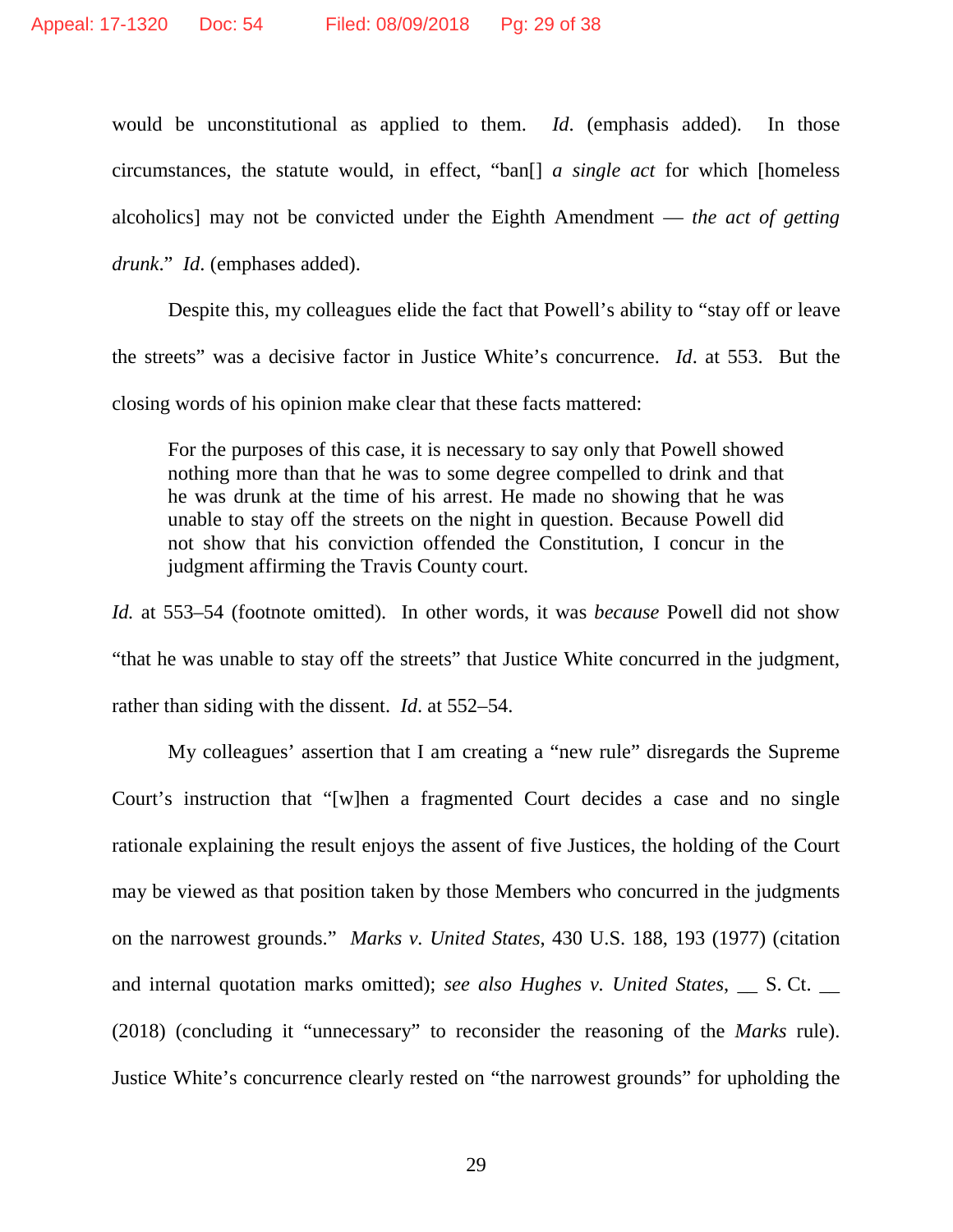defendant's conviction in *Powell*. Accordingly, it *should* control our analysis in the case at hand.

The Department of Justice has adopted this interpretation. *See* Statement of Interest of the United States at 7–12, *Bell v. City of Boise*, 993 F. Supp. 2d 1237 (D. Idaho 2014) (No. 1:09-cv-00540-REB). And so have some courts. *See, e.g.*, *Jones v. City of Los Angeles*, 444 F.3d 1118, 1135–36 (9th Cir. 2006), *vacated as moot due to a settlement*, 505 F.3d 1006 (9th Cir. 2007); *Pottinger v. City of Miami,* 810 F. Supp. 1551, 1561–1565 (S.D. Fla. 1992).

But some courts have erroneously relied instead on the plurality opinion in *Powell* and, on this basis, upheld laws like the one challenged here. Unfortunately, our court is one of those to do so. *See Fisher v. Coleman*, 639 F.2d 191 (4th Cir. 1981) (per curiam); *see also Joel v. City of Orlando*, 232 F.3d 1353, 1362 (11th Cir. 2000); *United States v.*  Benefield, 889 F.2d [1](#page-29-0)061 (11th. Cir. 1989).<sup>1</sup> As my colleagues themselves recognize, courts that "have relied upon the plurality opinion in *Powell* . . . have overextended themselves in doing so."

Justice White's opinion should have controlled our holding in *Fisher*, just as it should control our analysis here. In *Fisher*, the district court had upheld Virginia's

<span id="page-29-0"></span><sup>&</sup>lt;sup>1</sup> My colleagues' suggestion that two other courts of appeals have joined in "a large chorus of circuit opinions" supporting their contrary approach rests on two short unpublished (and therefore non-precedential) opinions. Neither case involves a challenge to the constitutionality of a statute, nor provides any persuasive rationale in support of my colleagues' position. *See United States v. Stenson*, 475 F. App'x 630 (7th Cir. 2012) (per curiam); *Joshua v. Adams*, 231 F. App'x 592 (9th Cir. 2007).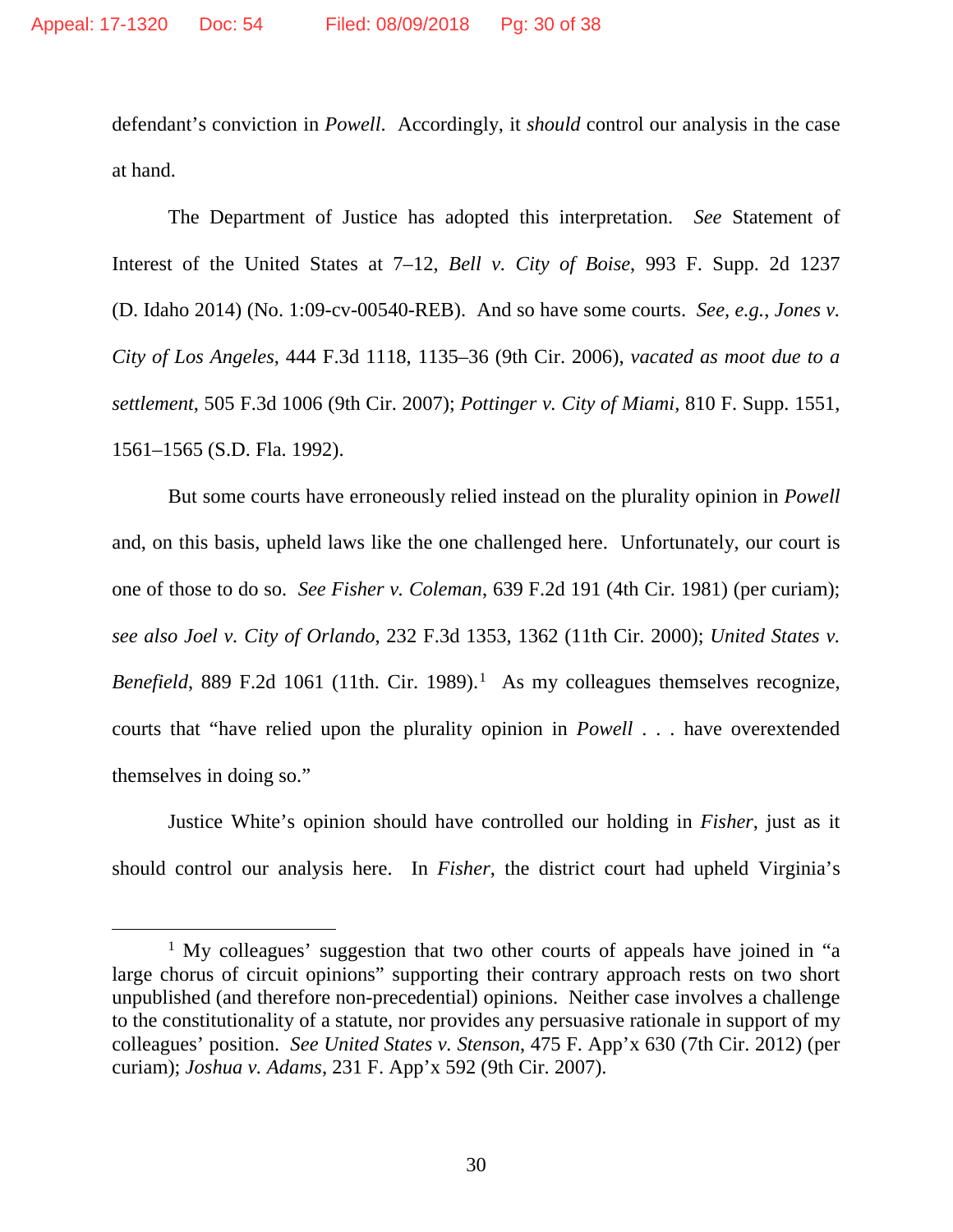statutory scheme, reasoning that *Powell* "specifically rejected" the contention that "conduct symptomatic of alcoholism" was constitutionally protected and that "the case at bar falls squarely within the holding of *Powell*." *Fisher v. Coleman*, 486 F. Supp. 311, 316 (W.D. Va. 1979). In a short per curiam opinion, we simply affirmed the district court "for reasons sufficiently stated by that court." 639 F.2d at 192. Thus, our affirmance relied entirely on the district court's treatment of the plurality opinion in *Powell* as controlling — totally ignoring Justice White's narrower approach, which *Marks* teaches is to be regarded as "the holding of the Court." 430 U.S. at 193.

## II.

Applying the narrower approach set forth by Justice White compels the conclusion that Plaintiffs have alleged an Eighth Amendment violation. Plaintiffs allege that they are homeless and suffer from an illness: alcoholism. They assert that, after Virginia labeled them "habitual drunkards" and interdicted them, the state criminally charged and then repeatedly prosecuted them for actions compelled by their status as homeless alcoholics.

Plaintiffs allege that Virginia interdicted them — often in absentia — upon deeming them "habitual drunkards," a vague statutory term that has historically served as a euphemism for the homeless. *See* Jayesh M. Rathod, *Distilling Americans: The Legacy of Prohibition on U.S. Immigration Law*, 51 Hous. L. Rev. 781, 792 (2014); *see e.g*., Colin L. Anderson, *Median Bans, Anti-Homeless Laws, and the Urban Growth Machine*, 8 DePaul J. for Soc. Just. 405, 412–18 (2015). Plaintiffs claim that, once interdicted, the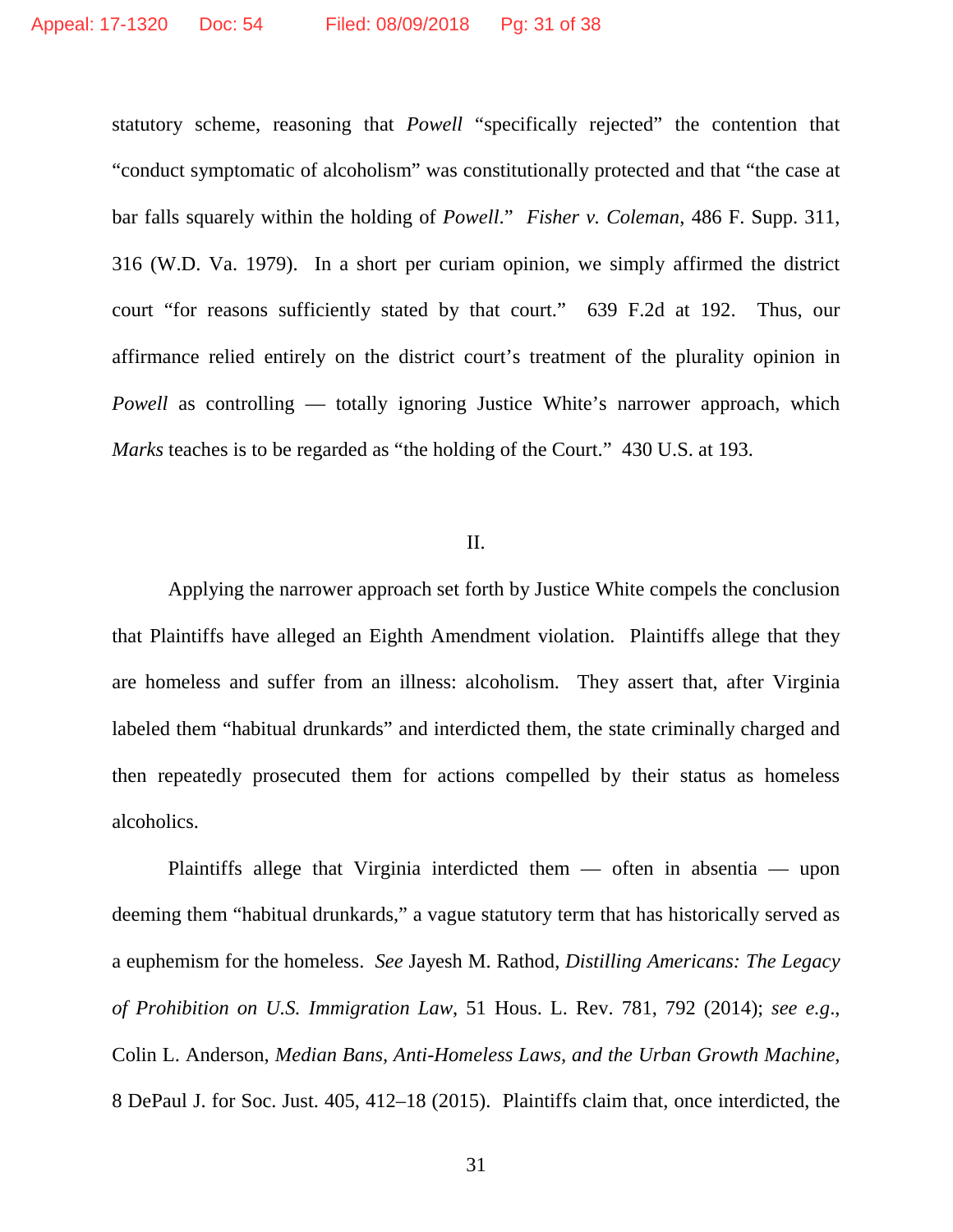Commonwealth arrested and criminally prosecuted them — not once or twice, but dozens of times — for otherwise legal behavior.

For example, they allege that police officers arrested Plaintiff Bryan Manning on one occasion "for smelling like alcohol" and on another for being "in a Walmart store where alcohol was sold." They assert that officers arrested Plaintiff Ryan Williams for "sleeping in a park bathroom" where "a beer can was found in the trash," and arrested Plaintiffs Richard Deckerhoff and Richard Eugene Walls for being "near" beer cans.

Finally, Plaintiffs allege that the Commonwealth provides no clear procedure for removing the "habitual drunkard" label post-interdiction, such that interdicted persons are essentially branded for life. On the basis of these facts, Plaintiffs maintain that, as applied to them, Virginia's statutory scheme violates the Eighth Amendment by subjecting them to incarceration because of their status as "homeless alcoholics."

In arguing to the contrary, the Commonwealth heavily relies on the fact that the Virginia statute operates in two steps. Va. Code § 4.1-333(A) permits a court to enter a civil interdiction order "prohibiting the sale of alcoholic beverages . . . until further ordered" to a person who "has shown himself to be an habitual drunkard." Then Va. Code §§ 4.1-322 and 4.1-305 make it a Class 1 misdemeanor for an interdicted person to "possess any alcoholic beverages" or to "consume, purchase or possess, or attempt to consume, purchase or possess, any alcoholic beverage." The punishment for this crime is "confinement in jail for not more than twelve months and a fine of not more than \$2,500, either or both." Va. Code  $\S$  18.2-11(a).

32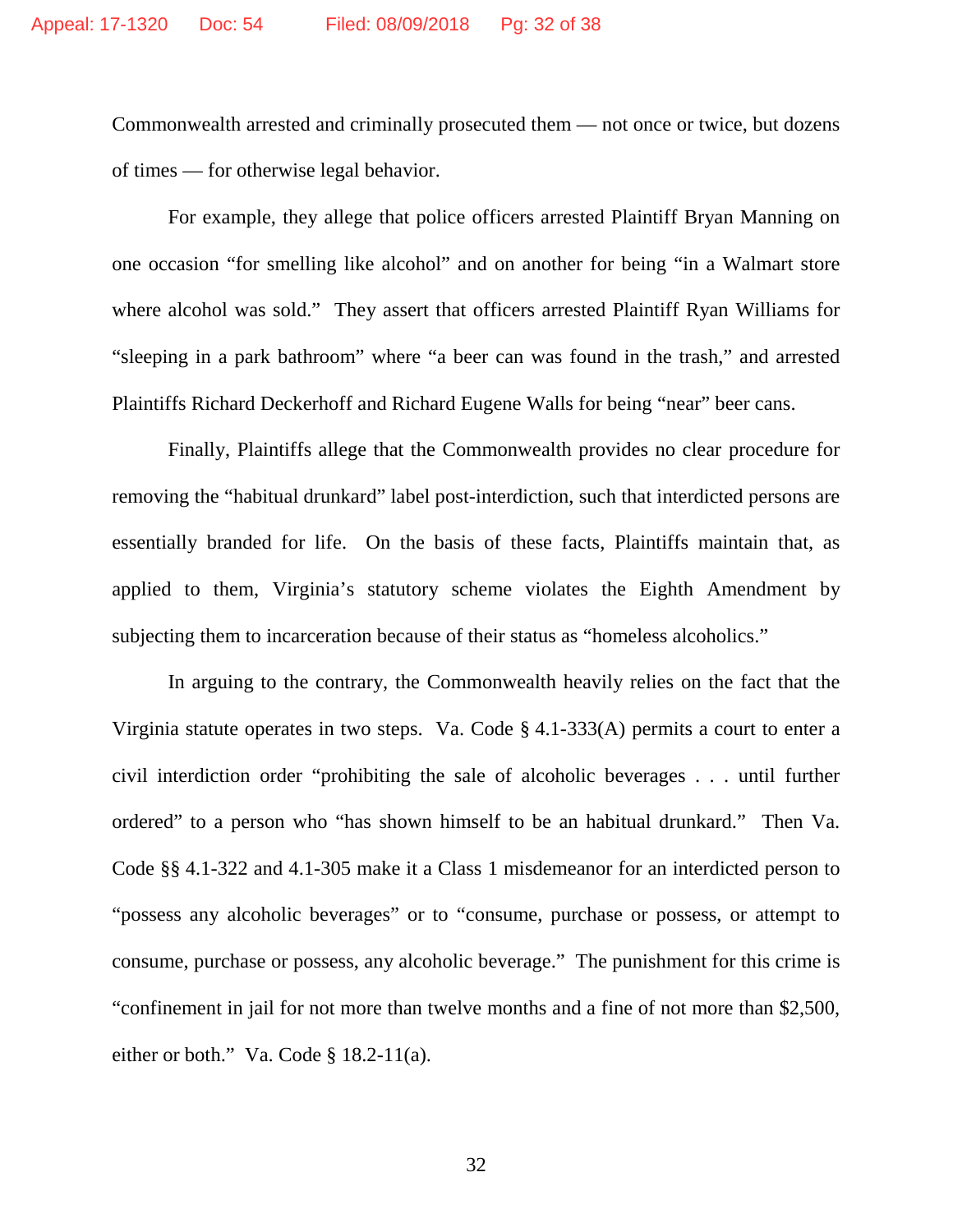Virginia's two-pronged statutory scheme may be more indirect than the statute at issue in *Robinson*, but it yields the same result. If the statute at issue in *Robinson* had allowed the state to "interdict" prescription drug addicts and then arrest interdicted addicts for filling those prescriptions, the statute *effectively* would also have criminalized "being addicted to narcotics" even if it *nominally* punished only filling prescriptions. Such a statute would surely be unconstitutional as well.

A statute that would be unconstitutional if accomplished in one step cannot be rendered constitutional simply by bifurcating it. Thus, although Virginia may nominally penalize "possession" or "consumption," the Commonwealth's statutory scheme effectively targets and punishes homeless alcoholics based on their illness. That the Commonwealth brands homeless alcoholics as "habitual drunkards" before prosecuting them for involuntary manifestations of their illness does nothing to cure the unconstitutionality of the statutory scheme.

#### III.

Moreover, contrary to my colleagues' suggestions, adopting Plaintiffs' position would not shield individuals from prosecution for violating generally applicable laws, curtail a state's ability to impose post-conviction restrictions, or infringe on a state's ability to regulate alcohol. My colleagues warn against "accept[ing] casually every 'slippery slope' or 'open-the-floodgates' argument that comes along." But in the same breath, they fall into this very trap. Plaintiffs challenge *only* the targeted criminalization of *otherwise legal* behavior that is an involuntary manifestation of their illness. Plaintiffs

33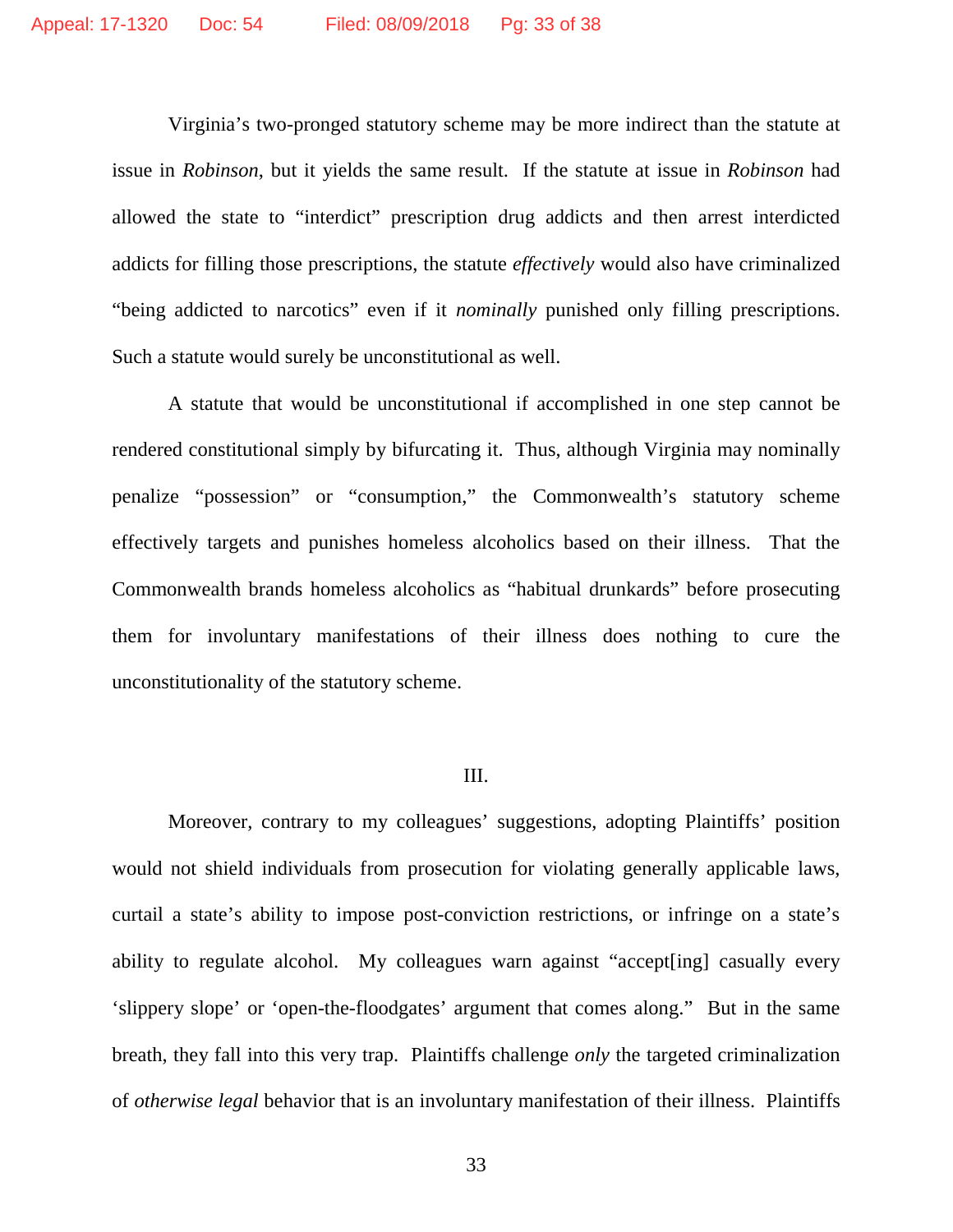do not assert that they are immune from prosecution for generally applicable criminal offenses. They do not question the constitutionality of restrictions imposed after a criminal conviction. And they raise no objection to the Commonwealth's general ability to regulate alcohol or other substances within its borders.

The contention that Plaintiffs' position leads to holding that any "uncontrollable" act absolves an individual of responsibility for generally applicable crimes is clearly incorrect.<sup>[2](#page-33-0)</sup> A state undoubtedly has the power to prosecute individuals — even those suffering from an illness — for breaking laws that apply to the general population. Under the Eighth Amendment, an alcoholic may not, as a result of his addiction, escape prosecution for criminal behavior that is unlawful if committed by a non-alcoholic. But Plaintiffs do not seek a special exemption from *generally applicable* criminal laws. The constitutional challenge we confront today deals only with a law that targets a group of vulnerable, sick people for special punishment based on otherwise legal behavior (drinking alcohol) that is an involuntary manifestation of their illness.

Accordingly, Plaintiffs' position does not jeopardize laws generally criminalizing certain behavior. Those laws apply to all and reflect a state's legitimate concern that

<span id="page-33-0"></span> $2$  Any suggestion to the contrary is a straw man. Five Supreme Court Justices have rejected this very argument. *See Powell*, 392 U.S. at 552 n.4 (White, J., concurring in the judgment) ("A holding that a person establishing the requisite facts could not, because of the Eighth Amendment, be criminally punished for appearing in public while drunk would . . . hardly have radical consequences."); *id.* at 59 n.2 (Fortas, J., dissenting, joined by Justices Douglas, Brennan, and Stewart) ("It is not foreseeable that findings such as those which are decisive here . . . would be made in the case of offenses such as driving a car while intoxicated, assault, theft, or robbery.").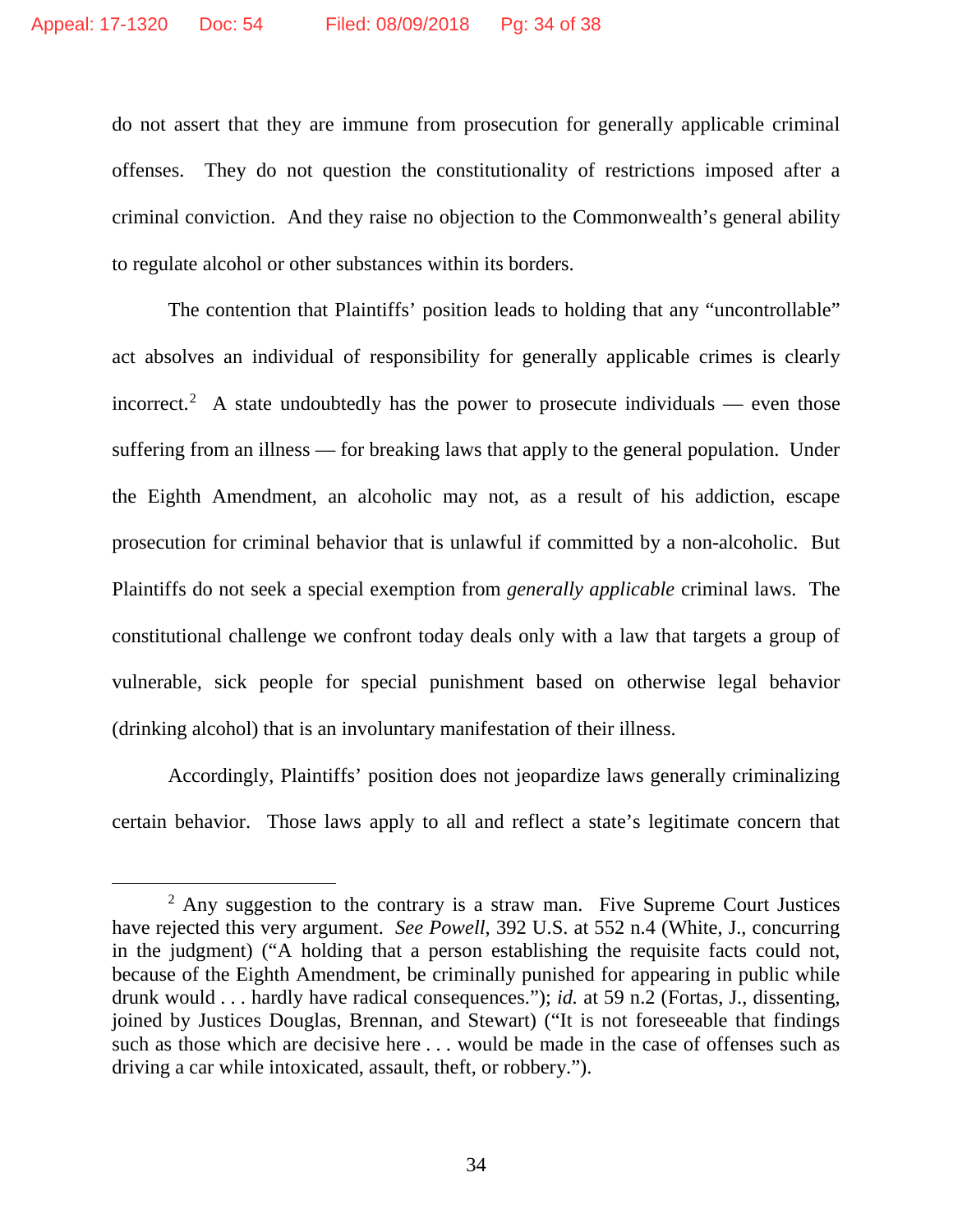some actions are so dangerous or contrary to the public welfare that they should lead to criminal liability for everyone who commits them. That is not the case here. Generally, Virginians over the age of 21 can possess and consume alcohol, but if the state brands a person a "habitual drunkard" and interdicts him, behavior that is legal for all others over 21 becomes criminal for the interdicted person. *See* Benno Weisberg, *When Punishing Innocent Conduct Violates the Eighth Amendment: Applying the Robinson Doctrine to Homelessness and Other Contextual "Crimes,"* 96 J. Crim. L. & Criminology 362 (2005) (arguing that there is an important distinction for Eighth Amendment purposes between "laws that criminalize specific conduct" in all spatial and temporal contexts — such as theft, homicide, rape, assault, and buying or possessing drugs — and "laws that criminalize conduct only when performed in certain contexts").

Nor, contrary to my colleagues' suggestion, does Plaintiffs' position undermine a state's use of prophylactic measures to thwart "serious criminal misconduct." States certainly have a legitimate interest in using such measures to prevent and deter criminal offenders. But Plaintiffs' challenge simply does not impact enhanced punishments or post-conviction restrictions imposed because of a prior criminal conviction. Those laws do empower courts, in some instances, to impose such punishments and restrictions on those who suffer from certain illnesses, but *only* where a defendant has already been convicted of a crime — a conviction imposed subject to due process and other constitutional safeguards. *See, e.g*., 34 U.S.C. § 20913 (establishing sex offender registry); *id*. § 20911(1) (defining "sex offender" as "an individual who was convicted of a sex offense").

35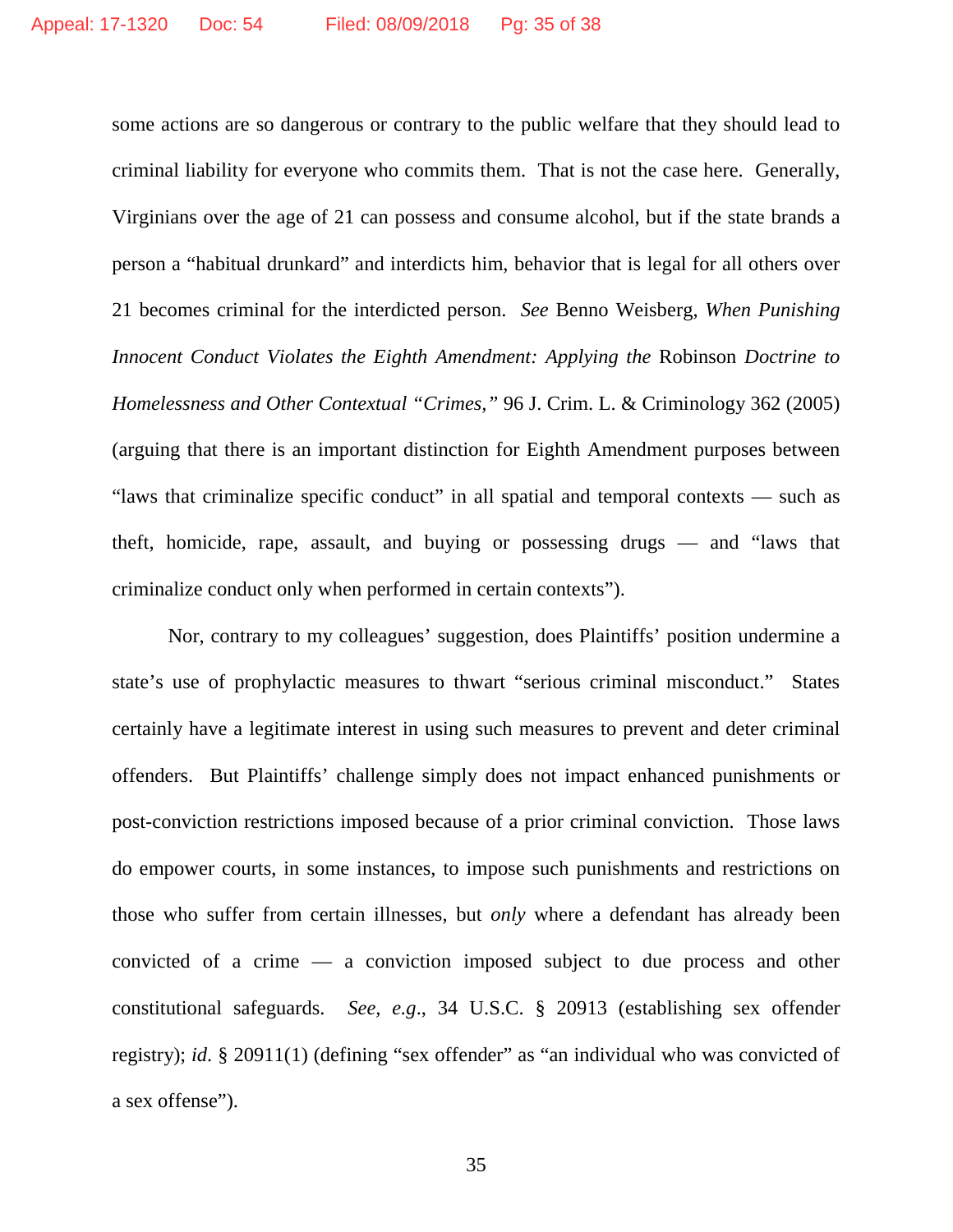Finally, holding Virginia's statutory scheme unconstitutional would not affect "[t]he broad power of a State to regulate" alcohol or narcotics within its borders. *See Robinson*, 370 U.S. at 664. There are many methods available to Virginia to pursue these goals. The Commonwealth can enact civil, and generally applicable criminal statutes addressing alcohol and narcotics abuse. *See id.* at 664. It can elect to prioritize treatment and "establish a program of compulsory treatment for those addicted to" alcohol. *See id.* at 664–65. And it can "choose to attack" the combined "evils" of alcoholism and homelessness "through public health education," or by enacting laws designed to "ameliorate the economic and social conditions under which those evils might be thought to flourish." *See id.* at 665.

Policy decisions such as these are, of course, not ours to make; they rest within the sound province of the Virginia General Assembly. I note, however, that just as society's understanding of alcoholism and addiction have evolved in the 56 years since *Robinson*, so too have methods of targeting these problems. Indeed, studies have repeatedly — and convincingly — shown that methods focused on treatment, rather than deterrence, are more effective at targeting the combined problems of alcoholism and homelessness. *See, e.g.*, U.S. Interagency Council on Homelessness, *Searching out Solutions: Constructive Alternatives to the Criminalization of Homelessness* (June 2012).[3](#page-35-0)

<span id="page-35-0"></span> <sup>3</sup> Only Virginia and Utah continue to use criminal sanctions such as this. *See* Utah Code §§ 32B-4-413, 32B-4-304. That only two states still impose criminal penalties on alcoholics using interdiction schemes — schemes originating in the late 19th century, *see, e.g.*, Va. Code. Ch. 83 § 5 (1873) — suggests yet another reason why such a scheme is unconstitutional. *See Trop*, 356 U.S. at 100–01 (plurality opinion) (explaining that (Continued)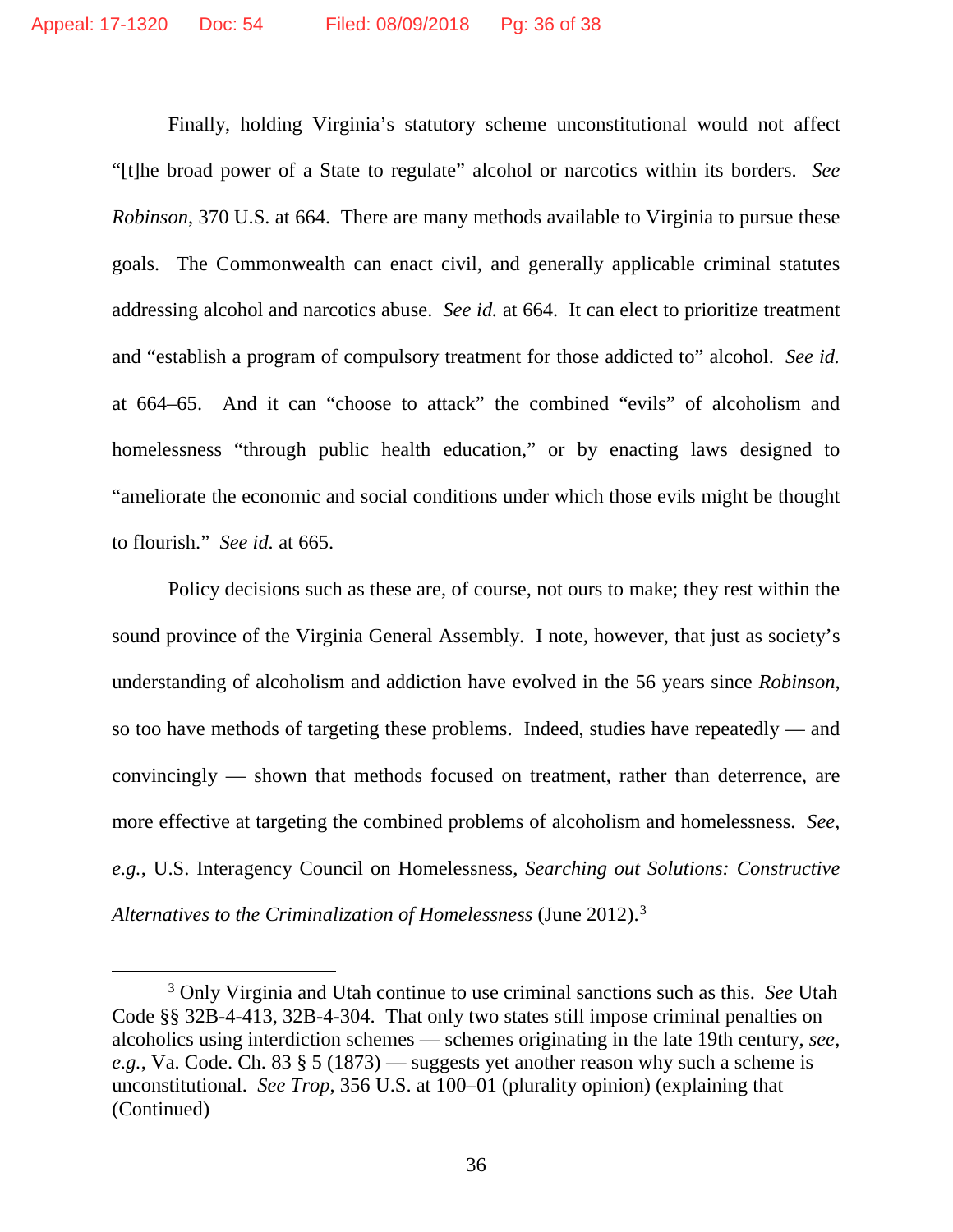In response to this concurrence, my colleagues offer rhetoric and misapprehensions. I will not attempt to match the rhetoric, but must correct a few of the misapprehensions. Faithfully following Justice White's controlling opinion in *Powell*, as I would, does not "overturn or greatly extend" Supreme Court precedent. Rather, only this course properly follows the Court's longstanding *Marks* rule. And the accusation that I have gone "to great lengths to inform the legislature" that it has made "the wrong 'policy decision[]'" ignores the preceding paragraphs. In fact, I expressly recognize that policy decisions are the legislature's province — provided those decisions do not violate the Constitution. Finally, of course a state may target conduct "harming or potentially harming other persons," but the statute at issue here contains no such limitations. Indeed, the complaint alleges that the Commonwealth routinely uses this statute to arrest homeless alcoholics simply because of their presence in a Walmart or near a discarded beer can. (Given these allegations, Plaintiffs may also have a claim under the Fourth Amendment, as my colleagues suggest; of course, a plaintiff need not pursue every available claim.)

Thus, although my colleagues' opinion makes for dramatic reading, their analysis remains divorced from the law and the facts of this case. Plaintiffs' challenge is a narrow one that will neither hinder nor even implicate a state's ability to make legislative judgments concerning the safety and welfare of its citizens.

 $\overline{a}$ 

because "the words of the [Eighth] Amendment are not precise" and "their scope is not static," the Supreme Court has recognized that "[t]he Amendment must draw its meaning from the evolving standards of decency that mark the progress of a maturing society").